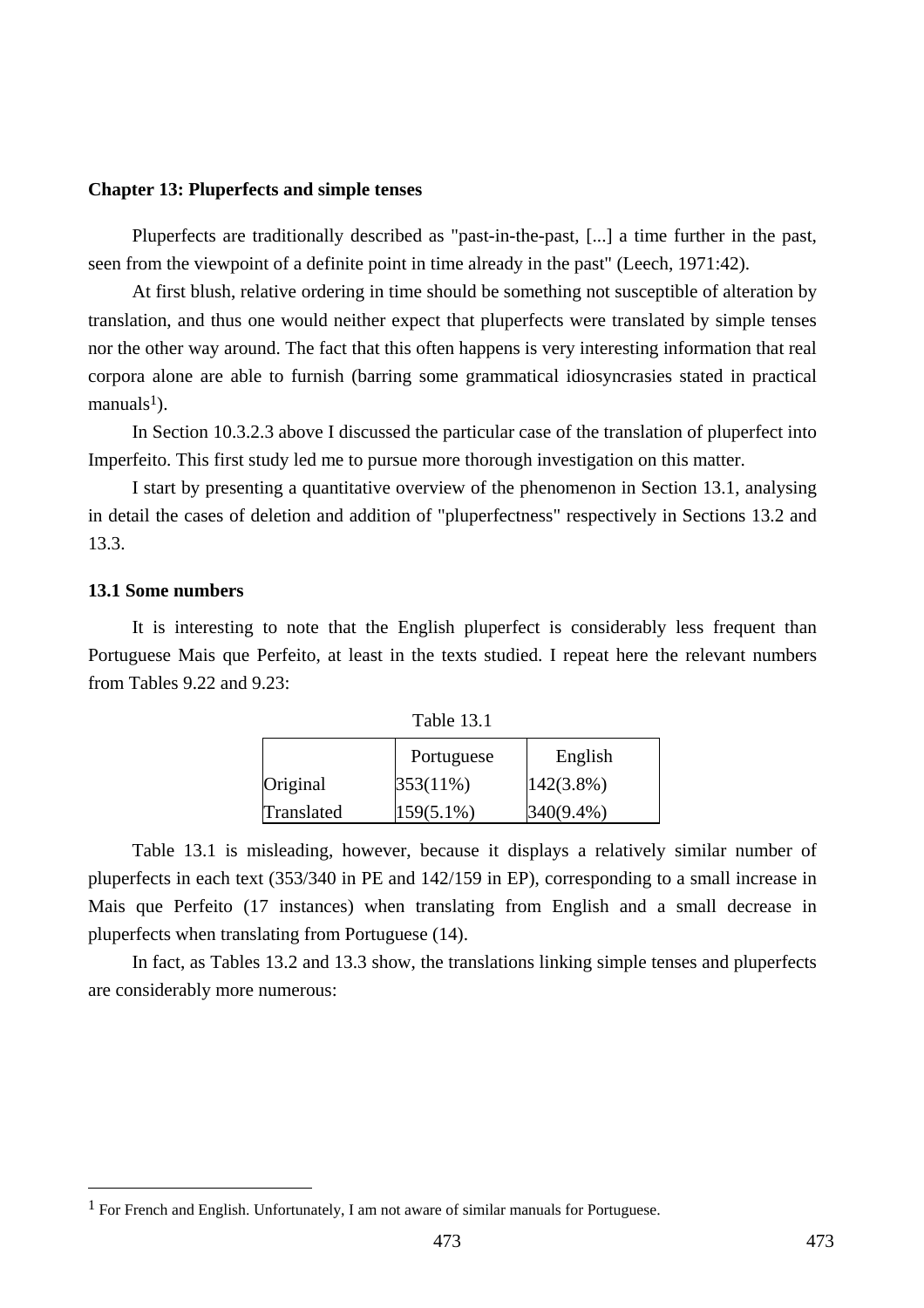| Number of | $MQP \rightarrow pluperfect$     | 297 | Number of    |
|-----------|----------------------------------|-----|--------------|
| MQPs:     | $MQP \rightarrow simple$ past    | 41  | pluperfects: |
| 353       | $MQP$ -> passive                 |     | 340          |
|           | Imperfeito $\rightarrow$ plup.   | 17  |              |
|           | Perfeito -> pluperfect           |     |              |
|           | Passiva $\rightarrow$ pluperfect |     |              |

Table 13.2: Portuguese to English translation

Table 13.3: English to Portuguese translation

| Number of    | $pluperfect$ -> MQP             | 97 | Number of          |
|--------------|---------------------------------|----|--------------------|
| pluperfects: | pluperfect -> Imperfeito        | 17 | MQP <sub>s</sub> : |
| 142          | $pluperfect$ -> Perfeito        | 13 | 159                |
|              | $ $ pluperfect -> Imperf. conj. |    |                    |
|              | pluperfect -> Passiva           | 2  |                    |
|              | simple past $\rightarrow$ MQP   | 39 |                    |
|              | passive $\rightarrow$ MQP       | 18 |                    |

I.e., as many as 41 cases of Mais que perfeito get translated into simple past and 7 into passive, while pluperfect gets rendered by Imperfeito, Perfeito, Imperfeito Conjuntivo and passive in 17, 13, 7 and 2 cases respectively. And the situation where a simple tense is translated by a pluperfect is nearly as common: 17 Imperfeitos, 8 Perfeitos and 2 passives get translated into English pluperfect, while 39 simple pasts and 18 passives are turned into a Mais que perfeito formulation in Portuguese.

This makes this phenomenon more worth investigating: Contrary to what Table 13.1 seemed to indicate, "pluperfectness" is preserved only in 84% (297 out of 353) of the cases from Portuguese into English, and in 68% (97 out of 142) of the cases from English to Portuguese. Conversely, pluperfects arise out of non-pluperfects 13% (43 out of 340) of the times for English and 39% (62 out of 159) of the times for Portuguese, respectively.

A first conclusion that can be drawn is, therefore, that it is much more frequent to render English simple tenses by Portuguese Mais que perfeito than the other way around.

In order to explain why this is so, I will analyse each translation pair involved.

#### **13.2 Simple tenses into pluperfects**

#### **13.2.1 Simple past into Mais que perfeito**

While analysing the translation of the English pluperfect into Imperfeito in Section 9.3.2.3, two different patterns involving aspectual class change were identified: Imperfeito was used to (i) describe a state holding as the result of the occurrence of a prior action, and (ii) describe a process in progress (after the occurrence of the action which started it).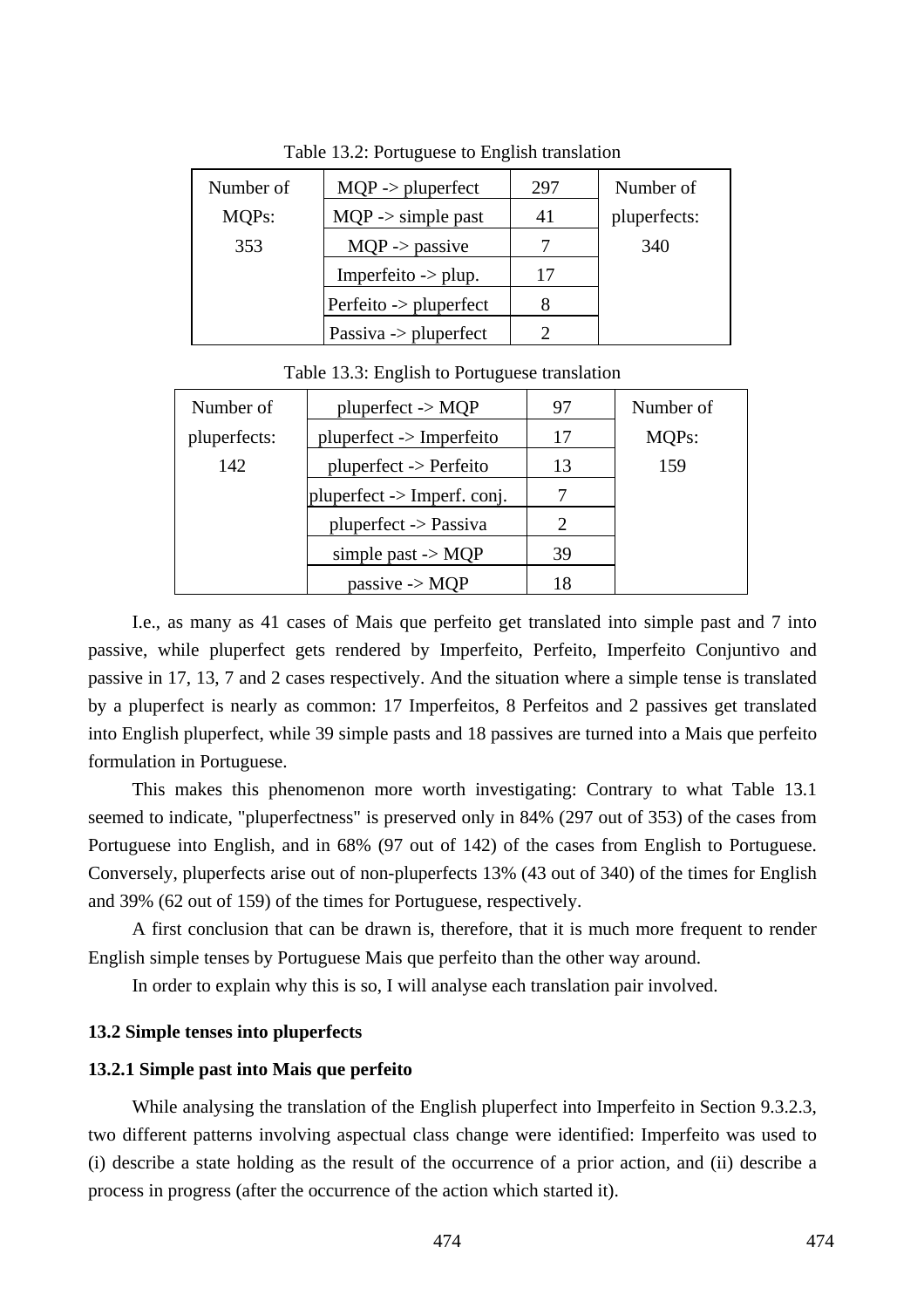It is interesting to note that the converse situations occur in the translation of English simple past into Mais que perfeito, making this a seemingly bidirectional phenomenon (possibly lexically driven).

The following examples show a state in English that gets translated by the past perfect of an event which caused such a state:

> *The world was awake now o mundo acordara*  'The world had awakened'

*He was growing very stout, and his voice was hoarse Tornara-se muito corpulento e enrouquecera.*  'He had become very corpulent and had gotten hoarse'

*He was quiet now Agora a criança acalmara*  'Now the child had calmed down'

*But Juana's eyes were on him Mas os olhos de Joana tinham-se cravado nele*  'But Juana had fixed her eyes on Kino'

*sighed deeply and went to sleep, for he was very tired with vomiting suspirou profundamente, porque tinha ficado extenuado com os vómitos*  'sighed deeply, because had gotten exhausted with the vomits'

The above examples are clear, since in both languages *wake up* brings *be awake*, *hoarsen* brings *be hoarse*, etc.. The next three are more involved, even though they are instances of the same pattern, because it is apparently the "same" verb which has a different aspectual profile in each language:

> *The songs remained; Kino knew them, but no new songs were added as canções tinham ficado. Kino sabia-as, mas não lhes tinha juntado nenhuma*  'the songs had remained. Kino knew them, but he had not added any'

While *remain* can be safely classified as a (result) state, *ficar* seems to be an achievement, and thus its result state has to be referred to through the use of Mais que perfeito.

Similarly, one can attribute the following translations to the vagueness of *begin / começar* and *see / ver*, in which the translator selected the achievement sense.

> *The spasm of the stomach muscles began As contracções do estômago tinham começado.*  'The contractions of the stomach had begun'

*went quickly to her for he saw fright in her eyes ergueu-se de um pulo, porque lhe vira o terror nos olhos*  'he raised with a bound, because he had seen the terror in her eyes'

The next examples, even though they may be analysed as states rendered by the change of state that provoked them, may also be considered processes in progress which were started by the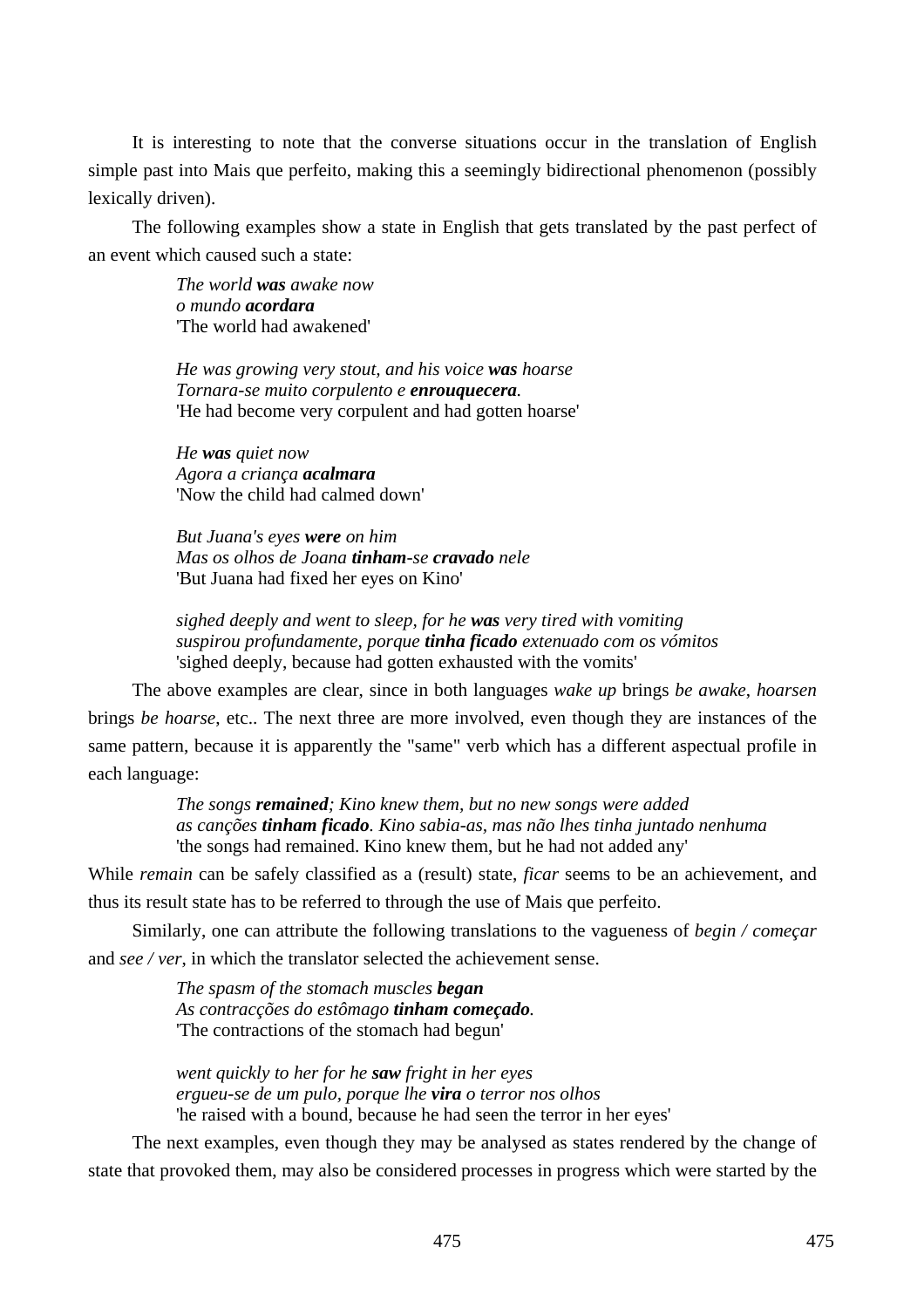event used in the translation, since English is vague between process or state with verbs of position. One can thus analyse *adhere*, *squat* and *extend* as ongoing processes:

> *only a few small barnacles adhered to the shell só algumas pequenas lapas se lhe tinham agarrado*  'only some few limpets had stuck to it'

*who squatted on Kino's right hand que se agachara à direita de Kino* 'who had squatted to the right of Kino'

*The little hole was slightly enlarged and its edges whitened from the sucking, but the red swelling extended farther around it a pequenina mancha aumentara um pouco, o contorno desinflamara-se com a sucção, mas toda a bolha vermelha se alargara* 'the little spot increased a little, the contour disinflamed with the sucking, but the whole red bubble had enlarged'

But while *agarrar* and *agachar* can be classified as achievements (punctual events), an analogous situation to that of *remain* and *begin* must be invoked for the pair *extend / alargar*: While *extend* describes both the state and the action of reaching that state, *alargar* ('enlarge') is a gradual accomplishment only, whose result state must thus be conveyed by other means, namely, Mais que perfeito. (Note that if Imperfeito were used, the text would instead convey the information that the swelling was still in the process of extending.)

An interesting example is

 $\overline{a}$ 

*and he had said "I will go," and that made a real thing too. Quando ele disse: "irei", tinha criado uma nova realidade, também.*  'When he said "I will go", he had created a new reality, as well.'

where the use of Mais que perfeito seems to stem from the notion of perspective, and surely does not indicate temporal anteriority regarding saying.

Then, there were some syntactic contexts where there seemed to be a systematic difference in tense usage, namely English relative clauses, $2$  in which the dependent clause corresponds to a time simultaneous with the one of the main clause, when this is in the pluperfect. Cf.:

> *Kino's people had sung of everything that happened or existed A gente de Kino cantara tudo que acontecera ou existira.*  'The people of Kino had sung everything that had happened or had been'

*such as Kino had seen once when a pleasure boat put into the estuary como os que vira um dia, quando um barco de recreio estivera ancorado no estuário* 

'like the ones he had seen one day, when a yacht had been anchored in the estuary'

Simple past indicates co-occurrence in time where the pluperfect would convey strict anteriority, while in Portuguese Mais que perfeito was probably chosen to agree with the tense of the main clause verb, Perfeito not being an option.

<sup>2</sup> The second example is here analysed as a relative clause whose relative pronoun is *when*.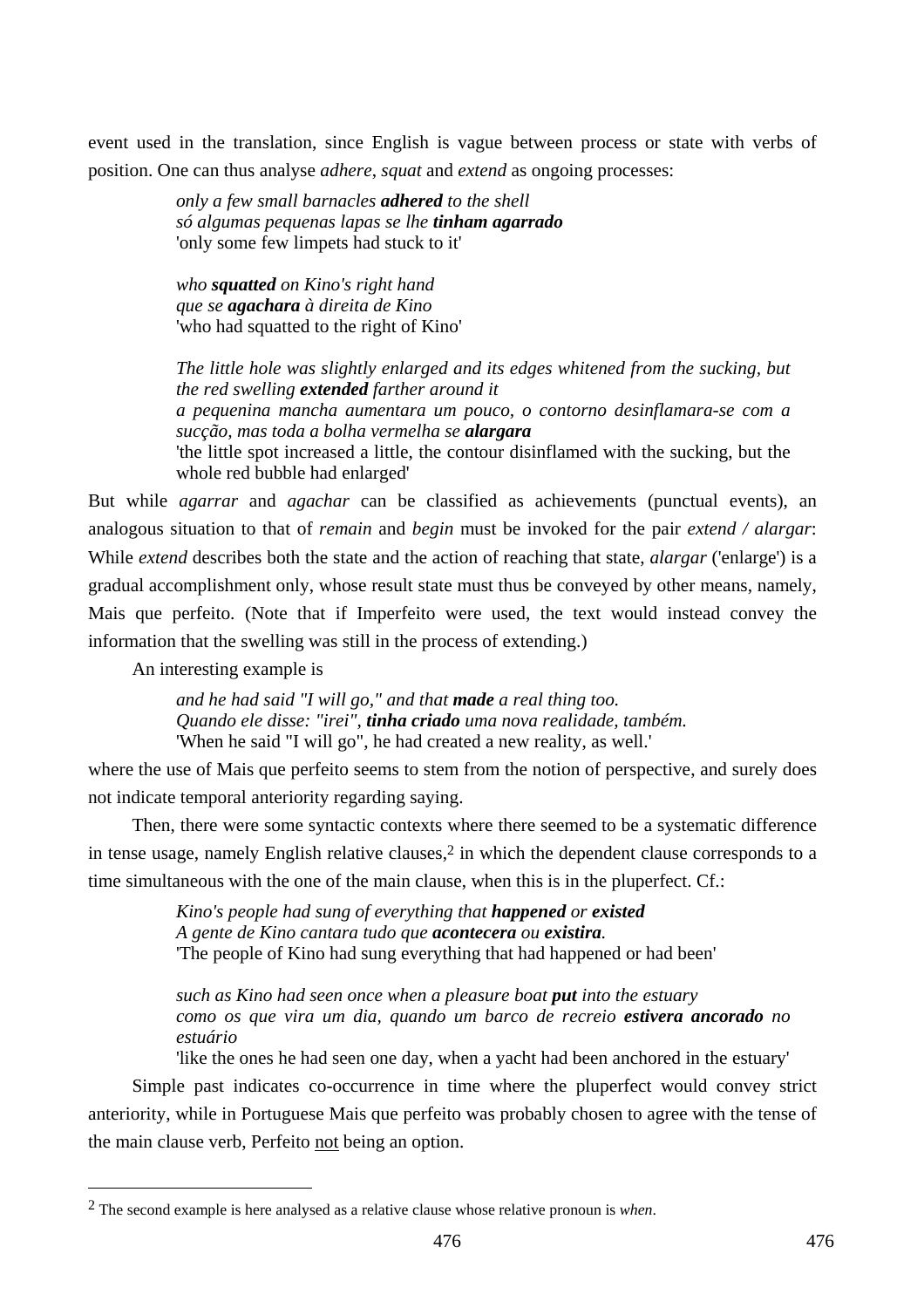A related problem, now because of *always*, appears in the following translation, where the period denoted by the English clause spans past and present, and an arbitrary choice (of past) had to be made in Portuguese:

> *He was trapped as his people were always trapped Estava peado, como todos os da sua raça sempre tinham estado*  'he was hindered, as everyone of his people had always been'

Another set of cases, however, could neither be analysed as change of aspectual class nor as grammatically conditioned. In fact, there were five cases of narrative main clauses where no change in aspectual class was perceivable; rather, a very different reason seemed to be at work there, namely, conveying that the events occurred **earlier than** the narrative now, cf.

> *The news came early to the beggars in front of the church, and it made them giggle a little with pleasure*

> *A novidade chegara logo aos mendigos do pórtico da igreja e fizera-os casquinar de prazer*

> 'The news had come at once to the beggars of the church's entrance and had made them giggle with pleasure '

> *This was the bed that had raised the King of Spain to be a great power in Europe in past years Fora aquilo que tornara poderoso na Europa o rei de Espanha*3 'It had been that that had made powerful in Europe the king of Spain'

*The news stirred up something infinitely black and evil in the town A novidade erguera na cidade qualquer coisa profundamente negra e diabólica*  'The news had raised in the town something deeply black and devilish'

This anteriority, however, is not explicitly signalled in the source text. Rather, it is inferred from a complex narrative structure. It is the fact that the simple pasts should not be taken in a narrative timeline that made the translator choose a past tense in Portuguese other than Perfeito.

Mais que perfeito seems therefore to convey both completed action and stativeness, contrasting thus with Perfeito, which excludes the latter, and Imperfeito, which excludes the former. Mais que perfeito is thus here used to describe something "sometime in the past", whose results are still (at the now of the narrative) being felt. Perfect meaning seems thus highly relevant to a characterization of Portuguese Mais que perfeito, while in English narrative it can be a feature of the simple past.4

As to the last example

 $\overline{a}$ 

*And the last light went out of the embers in the fire hole E, dentro em pouco, até a claridade da última brasa da fornalha se extinguira.* 

<sup>&</sup>lt;sup>3</sup> In this case, the tense agreement constraint in Portuguese ("it-clefts" always bear the tense of the clefted clause) may be enough to explain the use of Mais que perfeito.

<sup>4</sup> However, note the commonly acknowledged distinction in English between past of the past and past of the perfect (cf. Salkie (1989:1-2)). My analysis here also points to a similar characterization of the uses of Portuguese Mais que perfeito. However, it should be emphasized that while in English there is a grammatical counterpart in both cases (respectively, past simple and present perfect), and, arguably, not only grammatical (cf. again Salkie (1989), Lohse (1994)), in Portuguese the perfect is (at most) a covert category, and, as I pointed out in Santos (1991a), Mais que perfeito is neither the past of Imperfeito nor that of Pretérito Perfeito Composto.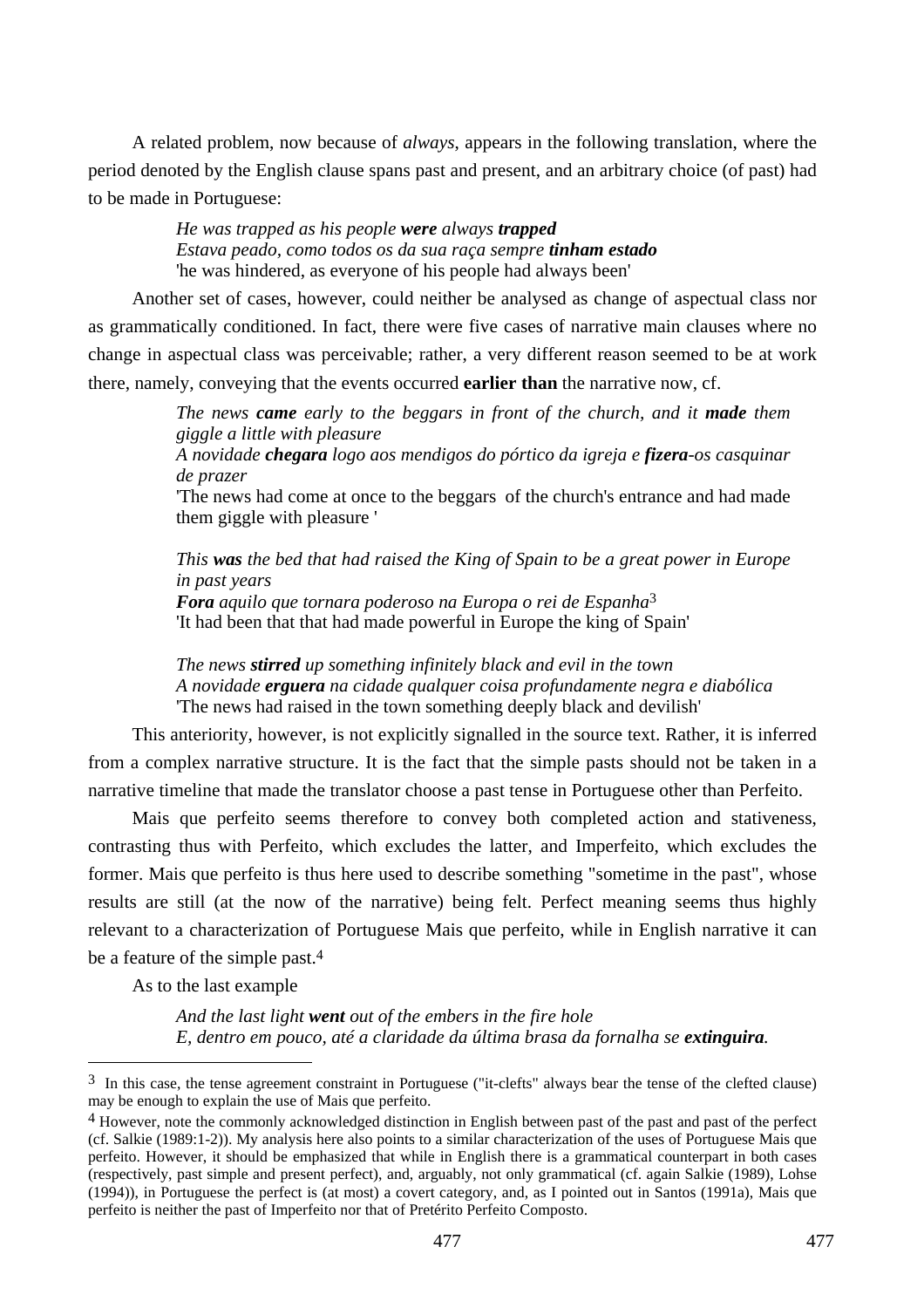'And, in a while, even the clarity of the last ember of the fire hole had extinguished'

it displays a considerable change in rendering, which seems to me arbitrary: the translator decided to say that in some time the last light had gone out instead of describing that the last light went out.

It is interesting to assess Salkie's (1989) description of the contexts where English does not use the pluperfect and French does. Theoretically, it applies to Portuguese as well, i.e., Portuguese uses Mais que Perfeito when English has simple past in the following cases:

(i) indirect speech, like *He said he saw him -> Ele disse que o tinha visto*

(ii) anteriority related to a previously mentioned or mutually understood action, cf. *I told you so -> Eu tinha-te dito* or *(This castle was destroyed in 1936). It was built in the 13th century.-> Tinha sido construído no século XIII.*

But, interestingly, Perfeito renderings would also be possible, namely *Ele disse que o viu*,5 *Eu bem te disse*, *Foi construído no século XIII*. In fact, I even venture to suggest that the pluperfect versions of English would be just as acceptable, which makes this area of grammar very fuzzy indeed.

In fact, English grammars, when they mention the subject at all, use hedges like "often" or "optionally" to describe usage.<sup>6</sup> Salkie's third context, also expressed with "normally", is:

(iii) "in a sequence where an adverbial clause of time is used for one of the events in the sequence English normally uses the simple past, while French uses the pluperfect" (Salkie, 1989:26). One of his examples is *When Welch said [...] and sat down, Dixon stood up* (I underlined the verbs which would have French pluperfects).

Even though in this particular case the rule does not apply to Portuguese, contexts with temporal clauses and relative clauses were found to be fairly common for pluperfectness addition (and the other way around, see Section 12.3.1 below), which made me suspect that it was not the temporal order that was at stake in Salkie's examples, either.

It should not be surprising that Salkie's list does not exhaust (in fact, it does not even cover most of) the translations from simple past into Mais que perfeito. The empirical contrastive comparison performed here uncovered at least two phenomena to be added to Salkie's list: the frequent aspectual class change, and the obligatoriness of Mais que perfeito in Portuguese to convey indefinite pastness of some resultative action, which can be expressed in English with past simple and passive.

This proves how useful it is to use real examples when comparing two languages.

### **13.2.2 Passive into Mais que perfeito**

 $\overline{a}$ 

<sup>5</sup> The difference here is subtle and is related to what the speaker is stressing. The Mais que perfeito rendering is simply reporting another person's statement, while Perfeito stresses the action of seeing, what is said. In this latter case, it is not so relevant who said so.

<sup>&</sup>lt;sup>6</sup> For example, Schibsbye (1965:75, my emphasis): "the preterite is <u>often</u> substituted for the pluperfect when the stress is on the logical independence rather than on the temporal relation"; Johansson & Lysvåg (1987:124, my emphasis): "The conjunction *after* is optionally combined with the Past Perfect in English in some contexts".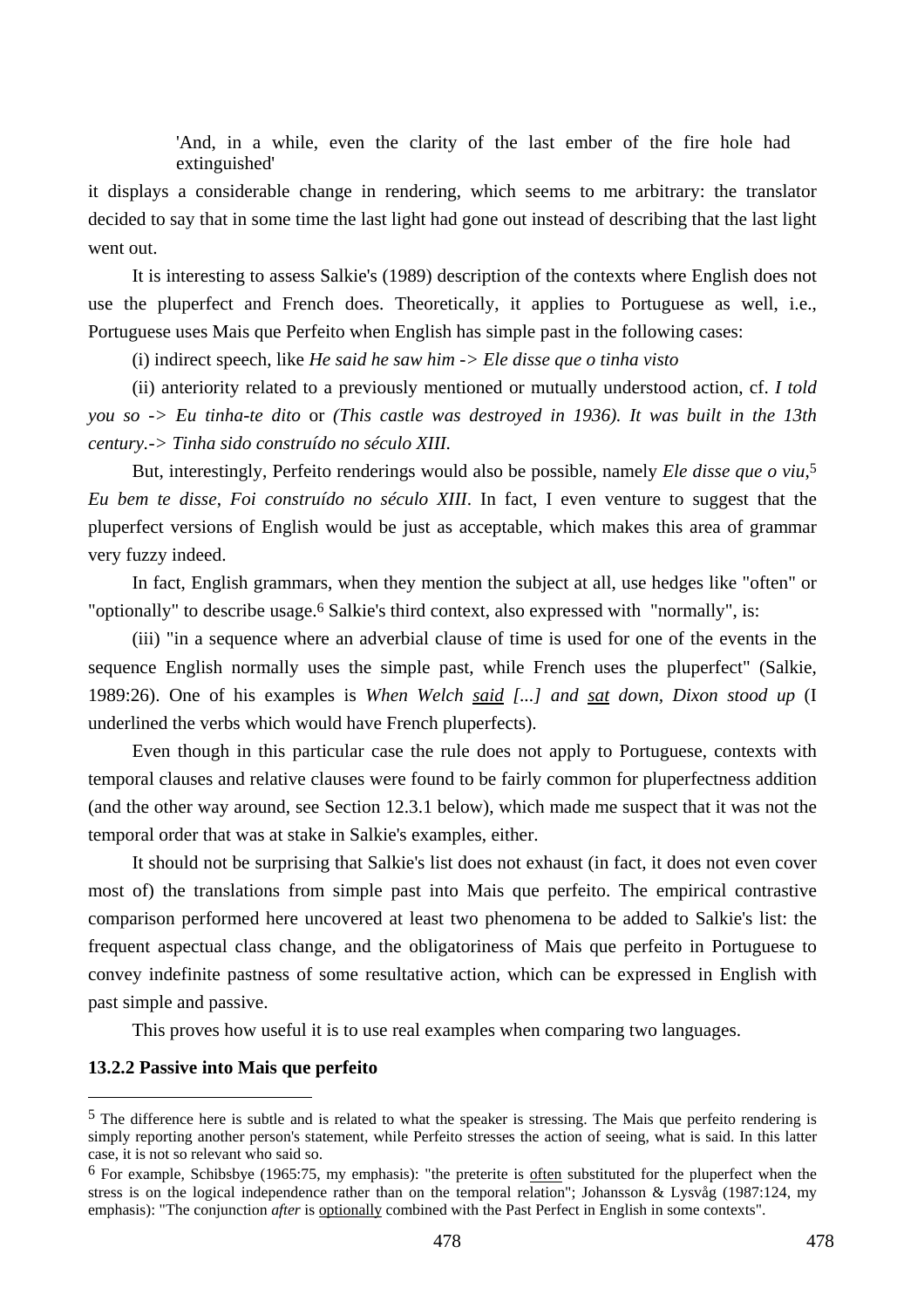An attentive reader may have noted that together with the cases of translation of simple past into Mais que perfeito in Section 13.2.1 above stood three cases of English passives also rendered by Mais que perfeito.

This translation relation should not be surprising. In fact, in English, passive is similar to pluperfect in at least two respects: Both are construed as a stative light verb followed by a past participle, and both convey more detachment from the action than if it were described with a simple past: While one of the functions of passive is to focus on the result of a process, (cmp. *was given* with *gave*, or *was enlarged* with *enlarged*), the pluperfect states anteriority and implies that the result has been achieved before.

In addition, the English grammatical passive is considerably more frequent and encompassing than that of Portuguese (where several other passive-like constructions exist). So, many cases of translation of passive into pluperfect correspond simply to Portuguese restrictions on what can be passivized.

No intransitive verbs can be passivized:7

*comparable only to the day when the baby was born. Para Kino e Joana, aquela era a manhã das manhãs, só comparável ao dia em que o menino nascera.* 

'To Kino and Juana, that was the morning of mornings, only comparable to the day when the child had been born.'

*"Before you were born, Kino," he said, "the old ones thought of a way to get more money for their pearls.* 

*Um dia, ainda tu não tinhas nascido, os velhos pensaram no modo de arranjar mais dinheiro com as pérolas.* 

'One day, you had not yet been born, the old men wondered how to get more money with the pearls'

*And electric strength had come to him now the horizons were kicked out. E agora, que os limites tinham ruído, uma força electrizante o dominava.*  'And now, that the limits had collapsed, an electrifying strength dominated him'

This last case is interesting because it replaces an agentive verb (*kick*) by an intransitive one (*ruir*, 'fall down').

Certain passive idioms have no passive counterpart:

*Kino was finished Kino acabara de comer*  'Kino had finished eating'

 $\overline{a}$ 

Also, most statives resist passivization, and so:

*He was not good at dissembling and he was very well understood Disfarçara muito mal. Todos o tinham percebido.*  'He had dissembled badly. Everyone had understood him.'

In general, Portuguese has the tendency to recover the agent, as in the previous example, even when a passive like English would not be strictly ungrammatical:

<sup>7</sup> Strictly speaking, if the verb is intransitive, it has no passive. But while *bear* is transitive, *nascer* certainly is not.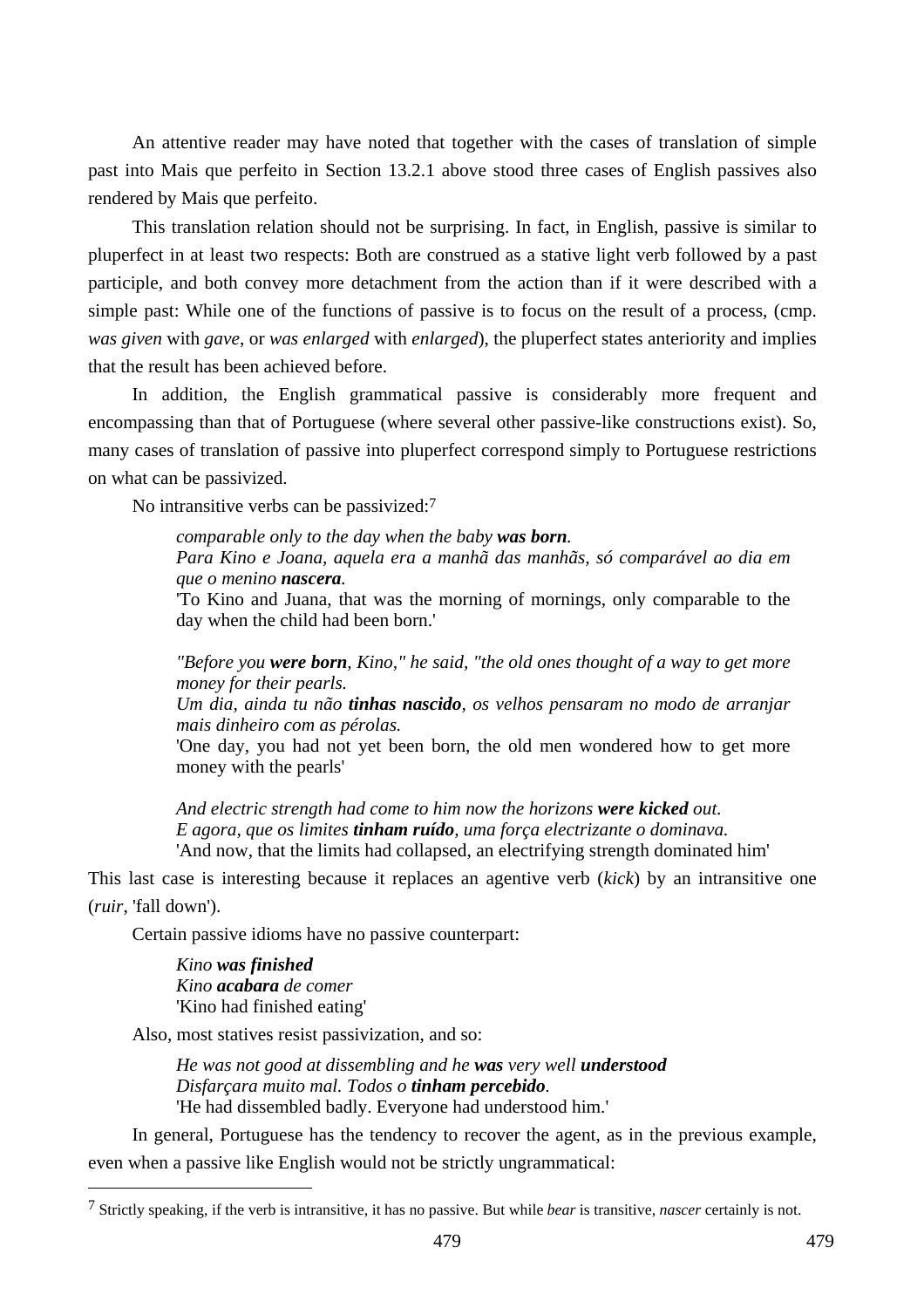*The songs remained; Kino knew them, but no new songs were added as canções tinham ficado. Kino sabia-as, mas não lhes tinha juntado nenhuma*  'the songs had remained. Kino knew them, but he had not added any'

*he thought Kino might look toward the place where it was buried. pensava que Kino havia de denunciar com os olhos o lugar onde a escondera.*  'he thought that Kino would denounce with the eyes the place where he had hidden it'

*The sky was brushed clean by the wind and the stars were cold in a black sky. O vento limpara o céu, onde as estrelas brilhavam, frias.*  'The wind had cleaned the sky, where the stars shone, cold'

Even when there is no agent, as in

*The little hole was slightly enlarged and its edges whitened from the sucking, but the red swelling extended farther around it a pequenina mancha aumentara um pouco, o contorno desinflamara-se com a sucção, mas toda a bolha vermelha se alargara*  'the little spot increased a little, the contour disinflamed with the sucking, but the whole red bubble had enlarged'

an active rendering is employed. In fact, this example is very interesting because a passive would simply not be possible in the first instance here, and Mais que perfeito is the only option in order to convey something static (rather than something in progress -- Imperfeito, or taking place in an ordered sequence -- Perfeito).

The second instance, together with the next example, corresponds to passive with *se*, still the same remarks as to the choice of tenses hold.

> *the torn flesh of the knuckles was turned grayish white by the sea water ao contacto da água salgada, em volta dos nós dos dedos se acinzentara*  'in contact with the salty water, around the knuckles had become grey'

In general, anyway, one can claim that the reasons for using Mais que perfeito are essentially the same as those identified in the previous section, namely, the need to describe a previous situation stressing its result rather than the process or action, or describing a state by mentioning the way it was brought about, as is the case in

> *He was shaved close to the blue roots of his beard, and his hands were clean Barbeara-se até às raízes azuis da barba, tinha as mãos muito limpas*  'He had shaved until the blue roots of his beard, he had the hands very clean'

Finally, the next example demonstrates some ingenuity, but after a deeper analysis one realizes that the metaphor used in each language is slightly different:

> *for the hundreds of years of subjugation were cut deep in him. Porque centenas de anos de escravidão tinham cavado fundo nele.*  'Because hundreds of years of slavery had dug deep in him.'

A more literal (but less idiomatic) rendering of the English sentence would be *as centenas de anos de escravidão estavam escavadas nele* ('the hundreds of years of slavery were dug in him'). In Portuguese, the years are the agent, while in English the years are both displayed and the cause.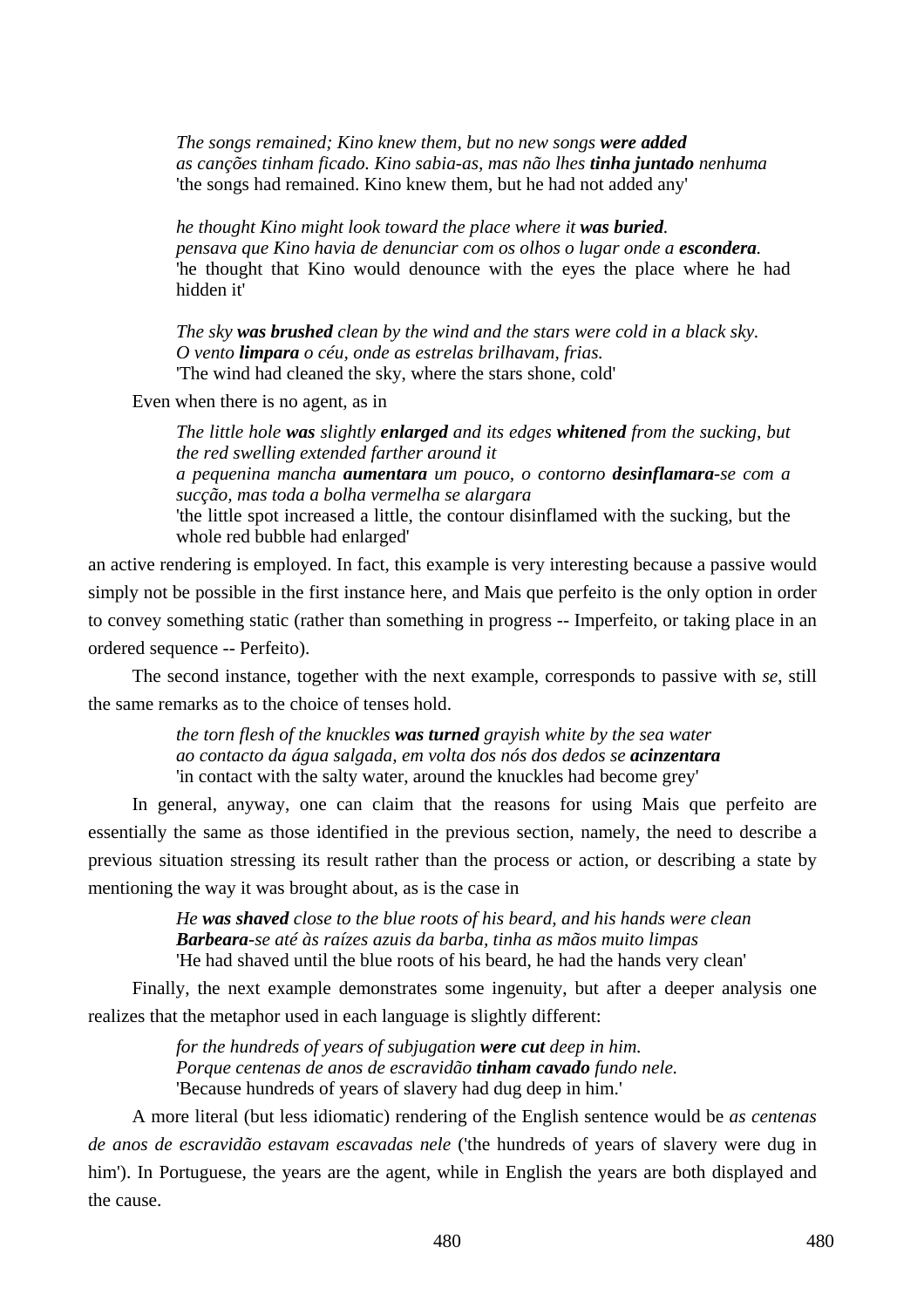Of course, this whole analysis is of little value if one does not study when passive is maintained, or is translated into Perfeito rather than Mais que perfeito.

Without being exhaustive on this matter (this section is on the pluperfect and not on the passive), I note that most passives remaining passives<sup>8</sup> are translated with Imperfeito passive and/or *estar* passive, expressing atemporal regularities, or resulting states, as is illustrated by e.g.

> *It was fed by shadepreserved snow in the summer que era alimentado pela neve que as sombras ali conservavam mesmo no Verão*  'which was fed by the snow which the shadows kept there even in the summer'

*the place by the side post where the pearl was buried o sítio, junto do pilar, onde a pérola estava guardada*  'the place, near the post, where the pearl was kept'

In fact, the only cases where passive represented a semelfactive action and was kept passive correspond to a real unknown agent, illustrated here by

> *He was called to a serious case foi chamado para um caso urgente.*  'he was called to an urgent case'

*"I was attacked," Kino said uneasily. - Fui atacado--disse Kino a custo.*  '"I was attacked", said Kino painfully.'

There are, it is true, several other cases of semelfactive action which were translated by Perfeito and not Mais que perfeito.

The cause for this choice seems to be a clear positioning in the sequence of the narrative,  $cf.$ 

> *The word was passed out among the neighbors estas palavras espalharam-se pelos vizinhos*  'these words spread among the neighbours'

*and the neighbors were hushed Os vizinhos ficaram mudos*  'The neighbours became silent'

 $\overline{a}$ 

*And when it was made plain who Kino was E quando se soube claramente quem Kino era*  'And when people learned who was Kino'

*But Kino's face was set, and his mind and his will were set. Mas o rosto de Kino não se alterou; o espírito e a vontade de Kino não se alteraram.* 9

'But Kino's face did not change; Kino's mind and will did not change'

<sup>8</sup> Note that the cases where passive voice is maintained but at the same time pluperfectness is added or removed will be dealt with, and indexed by, the tense of the passive auxiliary, e.g. Perfeito to pluperfect.

<sup>9</sup> Another possible translation, which would not involve negation, would be something like *Kino estava decidido* ('Kino was decided').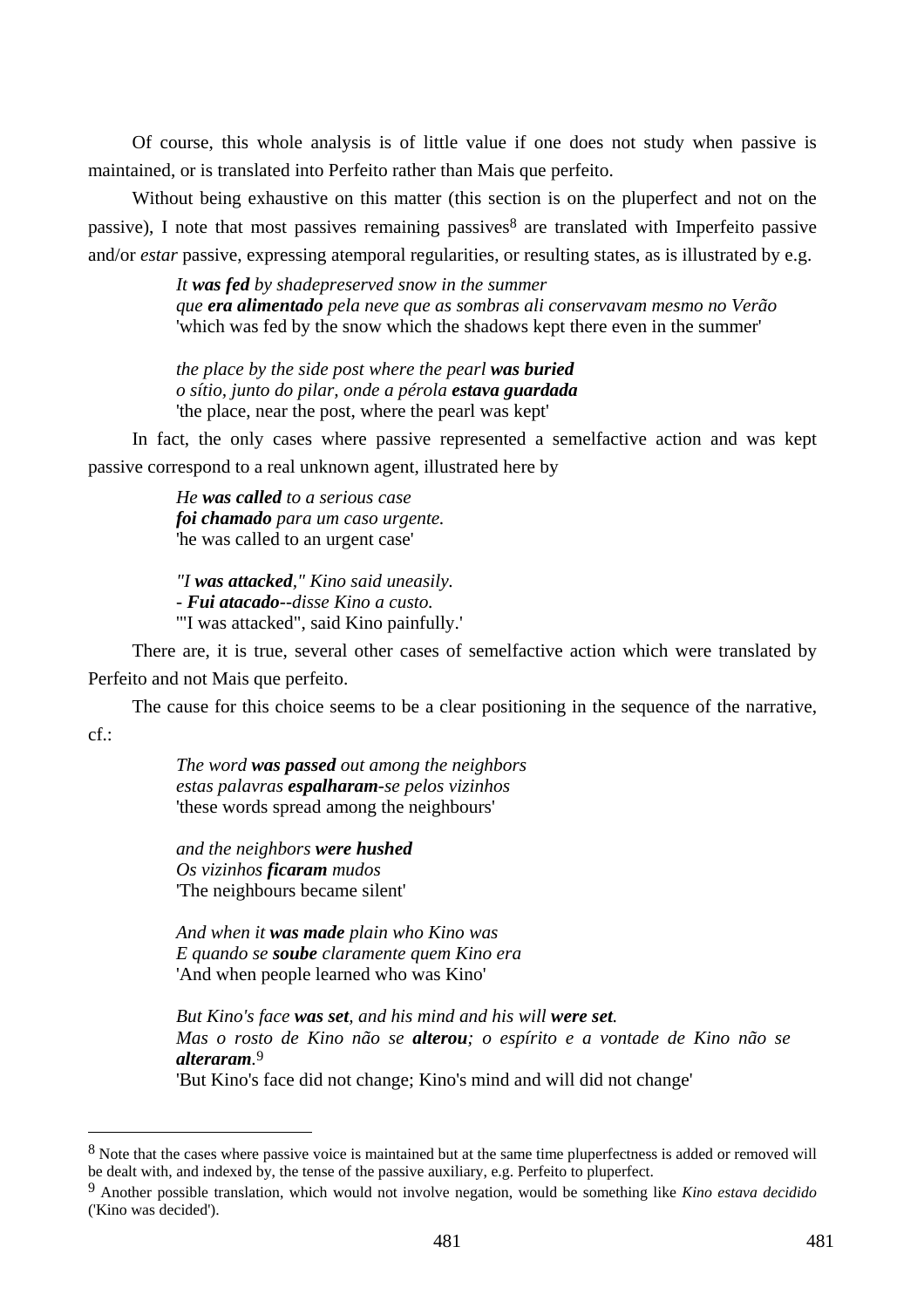*The great pearl was wrapped in an old soft piece of deerskin and placed in a little leather bag* 

*Embrulhou a pérola num velho pedaço de macia pele de veado, meteu-a num pequenino saco de coiro* 

'He wrapped the pearl in an old bit of soft deerskin, put it in a small leather bag' or the specific properties of direct speech:

> *"It was torn up and the floor dug--even the baby's box turned out, --Revistaram tudo, escavaram o chão. Até o caixote de Coyotito revolveram.*  'They inspected everything, dug the floor. Even Coyotito's box they revolved'

*And he was never heard of again and the pearls were lost. Then they got another man, and they started him off, and he was never heard of again. Mas nunca mais ouviram falar nele e as pérolas desapareceram. Procuraram outro homem, mandaram-no à cidade e também nunca mais ouviram falar nele.*  'But they did not hear of him any more and the pearls disappeared. The looked for another man, they sent him to the city and they did not hear of him anymore either'

As far as this last example is concerned, note that this is a clear perfect, holding until now: it could be paraphrased "since then until now, nothing was heard from him".

### **13.2.3 Imperfeito into pluperfect**

The question now is: What are the reasons that add "pluperfectness" in English when it is not present in the Portuguese original?

The first and most conspicuous case of Imperfeito translated into pluperfect correspond to its meaning of plain habituality, which is very difficult, if not impossible, to render in English. Thus, in the first set of examples, while in Portuguese something like "usually" (or "not too rarely") is stated at the now of the narrative, the English translation, even though focussing on a vague number of instances, is incorrectly past:

> *Ele, que via almas de brâmanes passarem a cães, He, who had seen Brahmins' souls become dogs',*  'He, who saw Brahmin's souls turn into dogs'

*Correr nocturnamente as ruas, quilómetros e quilómetros, passou a ser, mais do que já era, a minha vida.* 

*To roam the streets at night, kilometer upon kilometer, began to be, more than it already had been, my life.* 

'To roam the streets during the night, kilometers and kilometers, became, more that it was already, my life.'

*pois todos os servos estavam bem pagos for all his servants had been well paid off*  'since all the servants were well paid'

*teria finalmente a ressurreição da sua vida que o peso de uma pedra imensa, que era o seu destino, não permitia que surgisse e caminhasse. would at last experience the resurrection of her life that the weight of an immense stone, which was her destiny, had not allowed to rise and go forth*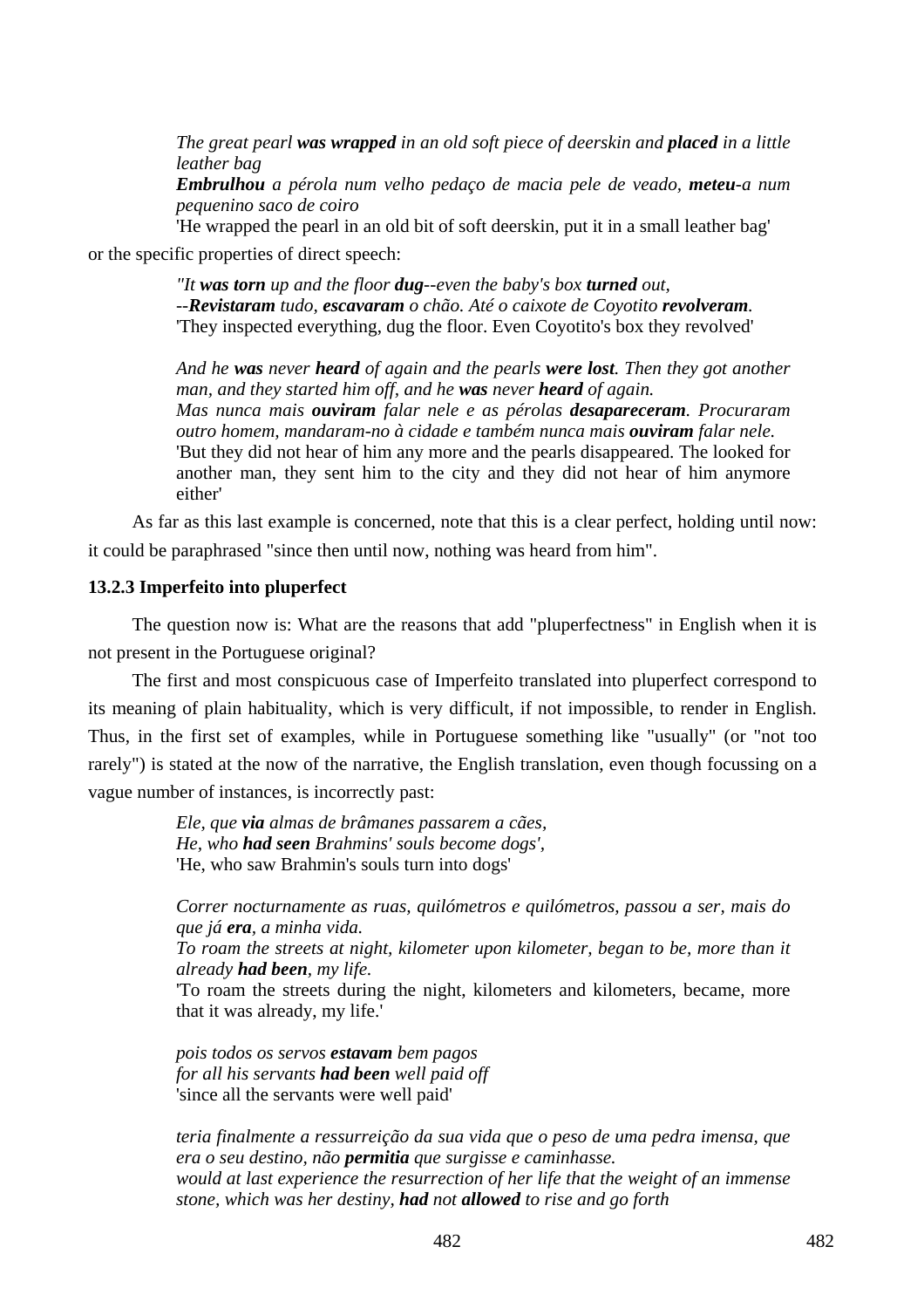'she would have at last the resurrection of her life which the weight of a huge stone, which was her fate, did not allow to raise and walk'

In the next examples, also concerning habitual Imperfeitos, not only the habitual flavour is lost but one gets a summative view, i.e., the reader has the impression that one instance is at stake, while the Portuguese text is clear in stating that e.g. the snake used to eat it up, the pension had not been paid several times, etc.

> *Não fôra uma serpente vagabunda que, por esse tempo, se instalara entre as raízes da árvore, e lhe fazia o favor de comer aquilo tudo, If it had not been for a loafing snake who during this time had settled in among the roots of the tree and done him the favor of eating it all up,*  'Had it not been a wandering serpent who, about that time, had installed herself

among the tree roots, and did her the favour of eating all that'

*E disse-lhe que a tua tença estava atrasada e que não a pagavam And I told him that your pension was late and had not been paid*  'And I told her that your pension was behindhand and that they did not pay it'

The translation of the following examples, even though it may also be read as stative, induces misinterpretation: while in the Portuguese sentences Imperfeito unambiguously describes a habit, I believe that the choice of the pluperfect conveys preferentially a particular instance of joke telling, a particular beating, etc.:

> *ainda lhe soavam nos ouvidos as casquinadas alvares com que acompanhava as próprias piadas.*

> *he even heard the doltish snickering with which he had accompanied his own jokes*

> 'Still sounded on his ears the silly giggling with which he accompanied his own jokes'

> *uma época revolta, tumultuosa, transbordante de piedade e de paganismo, que, como as ondas do mar, vinha bater às portas do seu mosteiro de Jarrow an era, rebellious, tumultuous, overflowing with piety and paganism which, like the waves of the sea, had beaten upon the portals of his Jarrow monastery*  'a revolved, turbulent time, overflowing with faith and paganism, which like the sea waves, came to knock at the doors of his monastery of Jarrow'

*e mal se recompunha no repouso à janela Hardly had he settled himself to rest at the window*  'and he hardly recovered in his rest at the window'

Cmp. with the alternative translations, in my opinion much better: *he used to accompany*, *would knock at the doors*, *would hardly recover with his rest*.

In addition to these cases, specifically linked to the meaning of Imperfeito, a few translation pairs featured states translated by their corresponding change of state, exactly the same way it happened in the translations from simple past to Mais que perfeito, and the inverse situation of that of pluperfect into Imperfeito:

> *Porque era afinal, e agora, um ladrão temível que o povo procurara. For it had finally become, now, a dreadful thief whom the people had been hunting.*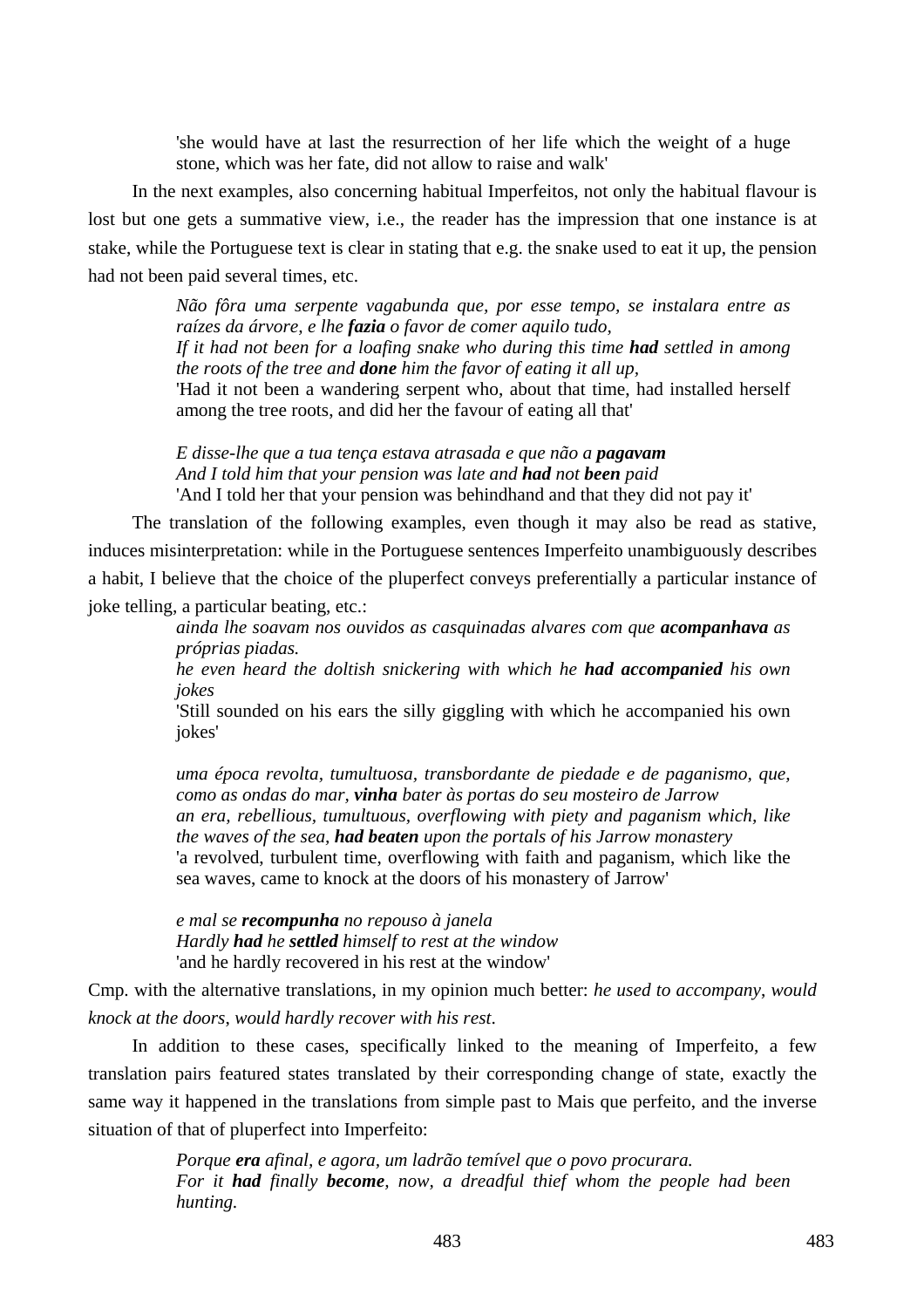'Because he was after all, and now, a dreadful thief that people had looked for.'

*onde estavam instalados os escritórios e salões da Sociedade Espírita in which the offices and meeting rooms of the Spiritist Society had been installed*  'where were placed the offices and the rooms of the Spiritst Society'

*vinha firmemente decidido a não voltar ao café. he had made a firm decision not to go back to the café*  'he came firmly decided not to return to the café'

*sustos com que, em criança, a minha família planeava a eliminação sistemática e higiénica dos meus terrores do escuro fears with which, as a child, my family had planned the systematic and hygienic elimination of my terror of the dark*  'frights with which, as a child, my family planned the systematic hygienic elimination of my fears of the dark'

This last example may also be interpreted as a process in Portuguese rendered as the event giving rise to the process, or even as habitual behaviour which failed to come across in the translation.

The next example is special in that Imperfeito corresponds to a time prior to the one described by the cooccurring Mais que perfeito (*crescera*). This latter is thus employed to emphasize termination and completeness, much the same way as in Salkie's (1989:29) English example *England [...] challenged -- and by the end of September had broken -- the power of Germany's Luftwaffe*.

> *Depois, em verdade, a aldeia não crescera tanto quanto, naquela época, prometia*

### *Afterwards, in fact, the village had not grown as much as it had promised at that time*

'Afterwards, true, the village had not grown so much as, at that time, it promised'

The English translation, however, does not follow this strategy. Rather, it makes explicit that the promising happened before the growth. So, as in the above cases, the character of property that Imperfeito conveys was transformed into a once-only event (being promising into having promised).

The next two cases are grammatically conditioned, since English requires the perfect with *since* and *long*. They are the counterpart of the example *For centuries men had dived down*, discussed in Section 9.3.2.3.

> *D. Conceição sabia disso, desde que "principiara a comemoração" Dona Conceição had known about it, ever since "the commemoration had begun,"*

'D. Conceição knew about that, since "the commemoration had begun"'

*à espera de esquecer que a carne era sempre igual, e os gestos do amor tão poucos que os sabia já de cor.* 

*waiting to forget that flesh was always the same and the gestures of love so few that he had long known them by heart*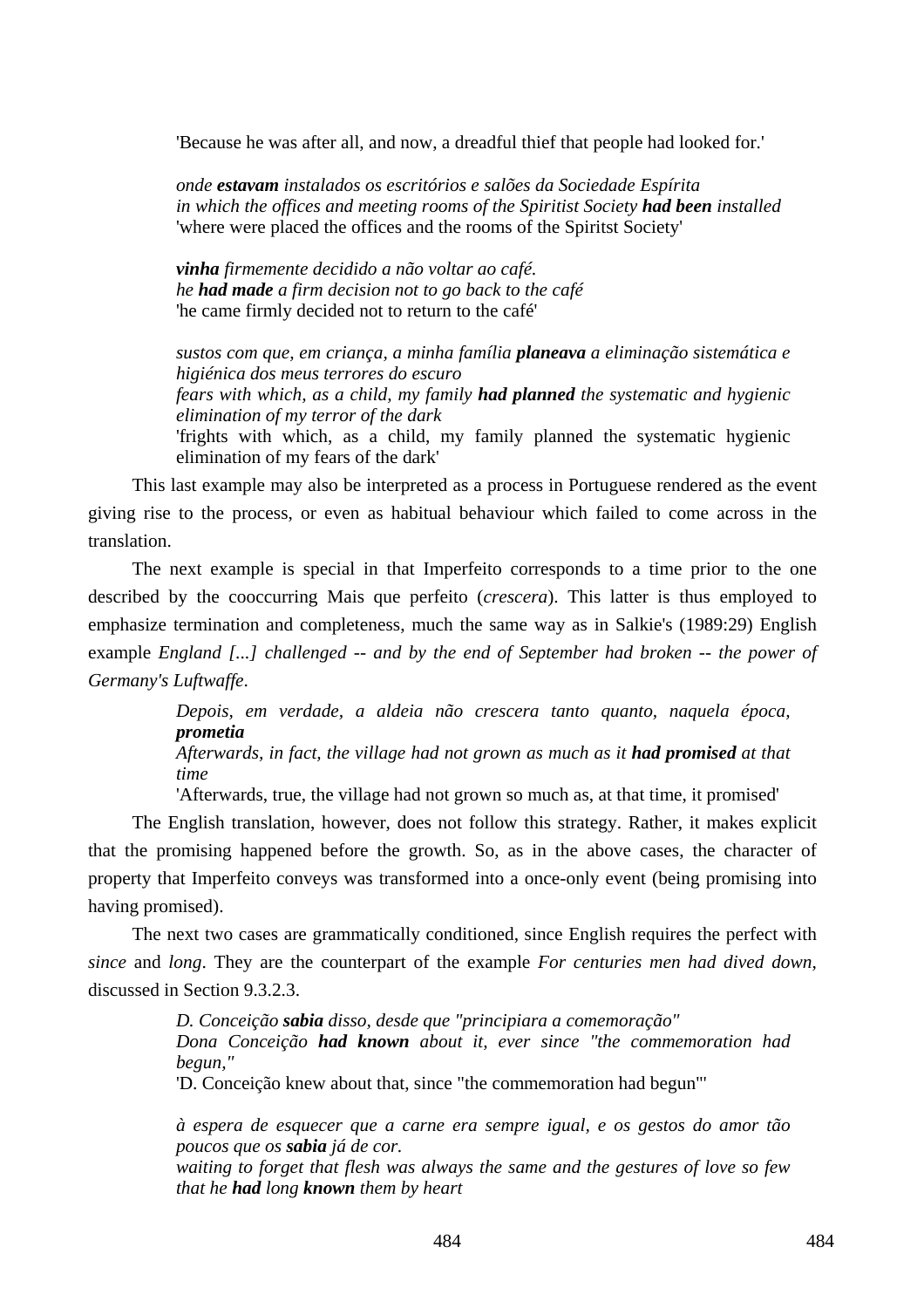'on the hope to forget that flesh was always alike, and love gestures so few that he already knew them by heart'

Finally, the following example presents a relative clause which was cast in the pluperfect, while the source text described a property of the head. Possibly the cause for this translation lies in the English verb, *take place*, undoubtedly eventive, and which could only be made imperfective with a past perfect.

> *Lera, uma vez, uma história qualquer que até se passava ali, no Alto de S. João. Once he had read some story or other that had even taken place there in Alto de São João.*

'He had read, once, some story which even happened there, in Alto de S.João.'

In fact, *passar* ('go on') is a typical process, turned into a state by Imperfeito, while *take place* is like the prototypical event, an accomplishment, thus.

## **13.2.4 Perfeito into pluperfect**

The translations of Perfeito into pluperfect, on the other hand, are too few to show any regularities.

I believe that the first three actually originate in the failure of the translator to perceive the telling of the story as direct speech, and his consequently missing the associated temporal conventions

> *e sempre recebi de estranhos, ou de amigos recentes e ocasionais, confidências mais íntimas e delicadas do que as que deles recebi. and had always received from strangers, or from recent and casual friends, more intimate and delicate confidences than those they had bestowed on me.*  'I always received from strangers, or from recent, casual friends, more intimate and delicate confidences that the ones I received from them'

*Eu, que levei anos a curar-me dos sustos I, who had spent years recovering from the fears*  'I, who took years healing from the frights'

*E eu disse que tu ainda não acabaste e que logo acabas And I said that you had not yet finished but would soon do so*  'And I said that you haven't finished yet and that you at once finish'

For example, I hold that the kind of direct speech which is used in Portuguese in the last example would be better rendered by the present perfect, as in *I said you haven't finished yet*.

The next example, also in direct speech, probably stems simply from different conventions regarding *depois que* and *after*.

> *Deus sabe como eu vivi depois que teu pai faltou God knows how I lived after your father was gone*  'God knows how I lived after your father was missing'

and the same may be true regarding relative clauses

*quando fora agradavelmente surpreendida por um programa directo, em que, ao piano, foram executadas [...] valsas antigas.*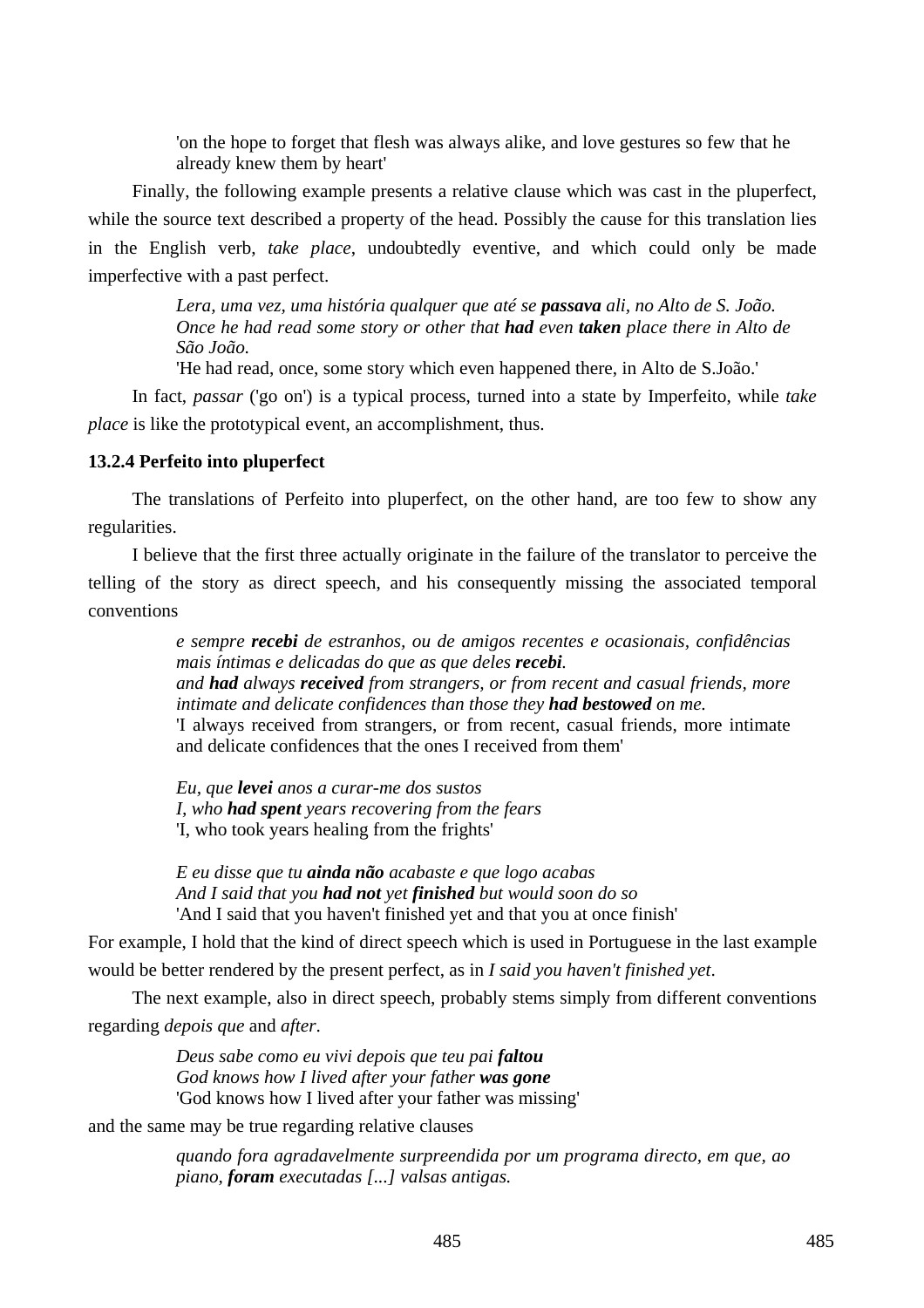*when she had been pleasantly surprised by a live program in which some old waltzes had been performed [...] on the piano.* 

'when she had been pleasantly surprised by a live program, in which, on the piano, were performed [...] old waltzes'

On the other hand, I believe that the English *as if* clause is responsible for this conditional use of the past perfect, while in Portuguese *como que* does not allow, let alone require, the subjunctive mood.

> *Como que o sinal os despertou. It was as if the sign had awakened them.*  'As if the sign woke them'

In the next example, the pluperfect is used to express perspective, reflection, internal thought, while in Portuguese only the word *claro* ('of course') and the fact that this sentence is a repetition of the previous one suggest so. I note the rare *still not* in English, and I wonder whether it could be a kind of translationese:

> *Claro que ainda não veio. Of course, she still hadn't come.*  'It is clear that she has not yet come.'

Finally, a negated sentence which refers to an extended period (in some sense similar to *since*) seems to require the perfect (cf. the remarks in Chapter 11 on the subject). Still, the translation may add perspective, absent from the original.

> *Não se encontraram. They hadn't run into each other.*  'They did not meet.'

In fact, *they didn't meet* or *they didn't run into each other* seem to imply some "then", while there is no such "then" present in the Portuguese sentence.

## **13.2.5 Portuguese passive into pluperfect**

It is symptomatic that the only case of translation of passive into English pluperfect involves passive in Imperfeito. The characteristics of this translation pair are exactly similar to those of Section 13.2.3.

> *Era por todos risonhamente admirada aquela partida feita ao Rebelo, um coitado que era casado e chefe de posto fronteiriço. They had all gleefully admired that trick played on Rebelo, a poor fellow who was married and head of a border post.*  'It was by all cheerfully admired that practical joke made to Rebelo, a poor guy who was married and head of a border post.'

In other words, the habitual situation, still present at the narrative now, conveyed by the Portuguese text is replaced by a past semelfactive event (even though plural and vague).

## **13.2.6 Summing up**

Summing up, addition of "pluperfectness" seems to be motivated, in English, primarily by the lack of a convenient way of expressing a co-occurring habitual situation.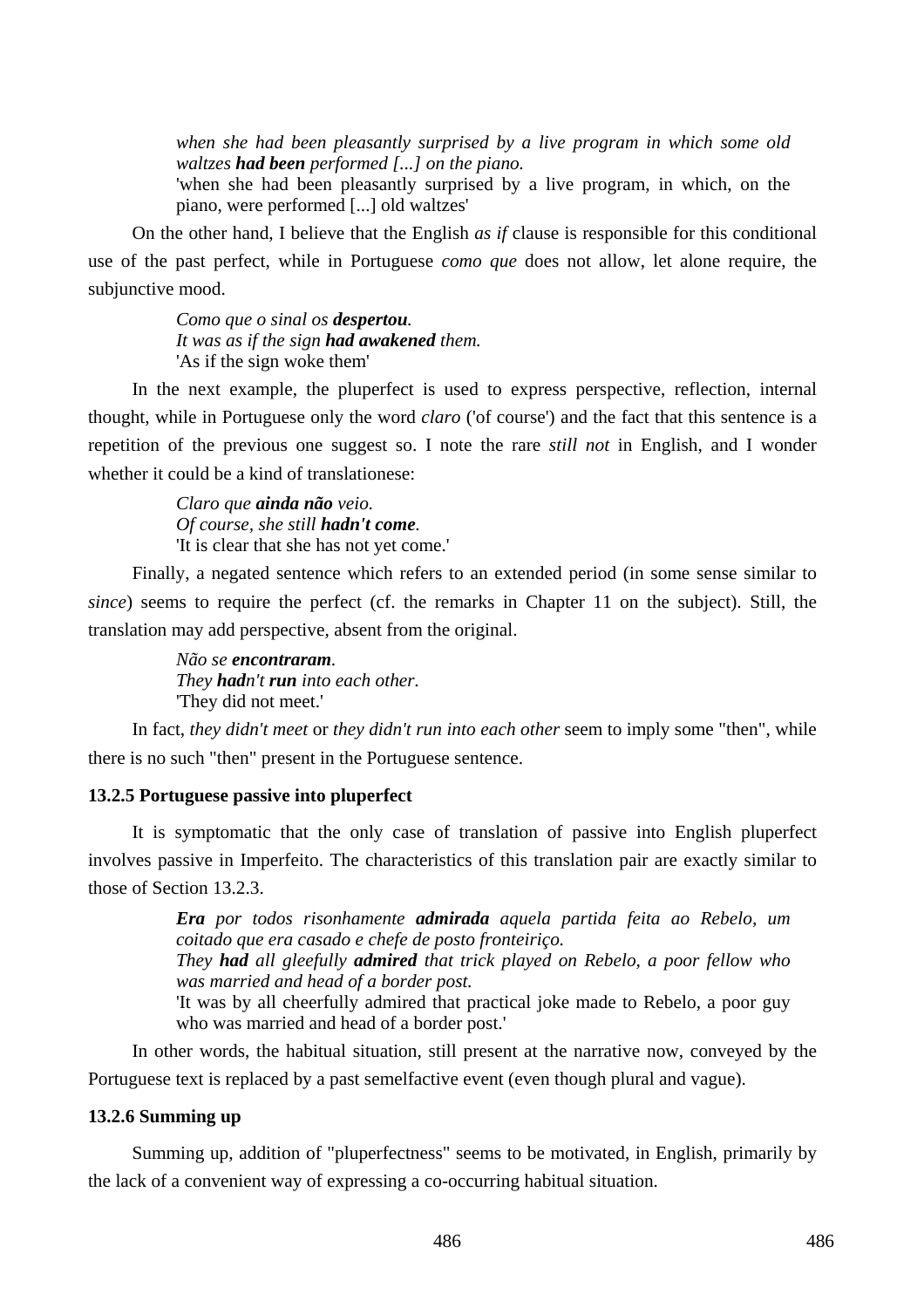On the other hand, Portuguese resorts frequently to Mais que perfeito to describe events outside the main narrative line, for which English unproblematically uses the simple past.

In both languages, the replacement of a description of a state by the assertion of its prior coming about (with an inceptive event) is a common device in translation, giving rise to a fair number of created pluperfects.

## **13.3 Pluperfect into simple tenses**

 $\overline{a}$ 

# **13.3.1 Mais que perfeito into simple past**

Several cases can be distinguished when Mais que perfeito does not remain past perfect in English.

On the one hand, there are cases which are simply related to the grammar of the two languages: While in Portuguese the same tense must be used if the action is either prior or simultaneous, English tends to skip pluperfects in *when*-clauses, as described by Sandström (1993:176): "If an event [which precedes the point reached on the narrative timeline] is referred to in a *when*-clause, however, the past perfect does not appear in the *when*-clause, but only in the head clause".10

> *meditou em porque esquecera a bacia, a não vira quando se sentara he wondered why he had overlooked the basin, had not seen it when he sat down*  'he considered why he had forgotten the bowl, had not seen it when he had sat down'

*Quando, enfim, entrara nele, também como agora se encostara à porta When finally she entered it, she had leaned, even as now, against the door*  'When, at last, she had entered it, also like now she had leaned against the door'

*Uma vez, na igreja do convento, imenso pejo o invadira, quando Frei Athelstan, seu velho amigo, ao ver que ele não se levantava para ouvir o Evangelho, lhe tocara no hábito* 

*Once, in the monastery church, he was overcome with embarrassment when his old friend, Friar Athelstan, upon seeing that he did not rise to hear the Gospel read, touched his habit* 

'Once, in the church of the covent, a huge embarrassment had invaded him, when Friar Athelstan, old friend of his, seeing that he did not rise to hear the Gospel, had touched his habit'

The same happens in relative clauses. As already noted in Section 13.2.1. Portuguese marks temporal precedence, or simultaneity, while English leaves it to the reader's understanding:

> *disse o que detivera sobre a cabeça do frade a espada do outro said the one who saved the friar's neck from the other's sword*  'said the one who had stopped over the head of the friar the other's sword'

<sup>10</sup> This is illustrated also by Salkie's (1989:28) example *he had been eating with his queen when a butler spilled on him a bowl of steaming soup*. A pluperfect in the *when*-clause would destroy the simultaneity conveyed.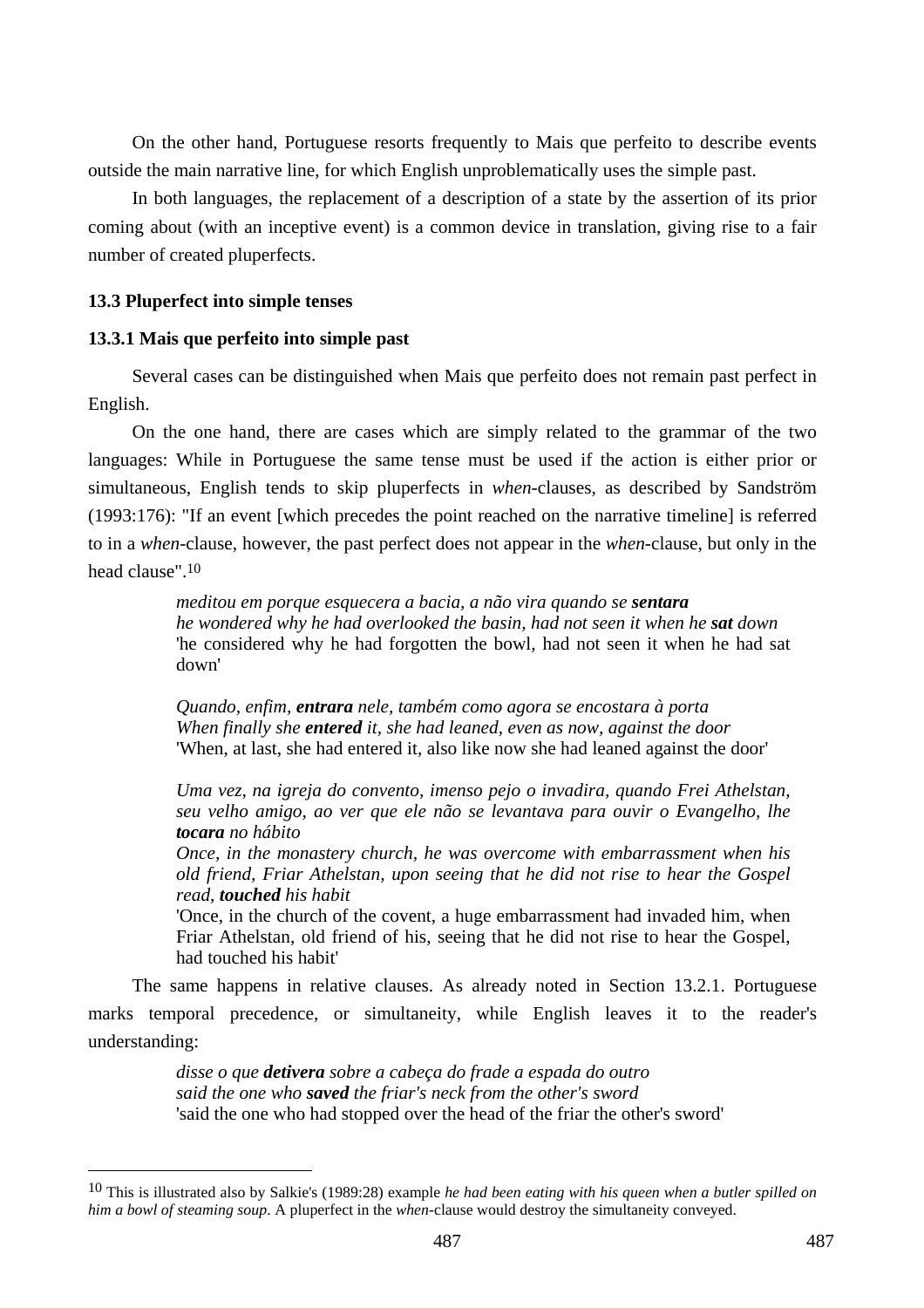*olhando o ramo e depois o corpo ensanguentado que caíra a seus pés watching the branch and then the bloody body that fell at her feet*  'looking at the branch and then at the blood-stained body that had fallen at her feet'

*Ambos -- ele e o demónio -- haviam assistido pasmados ao acontecimento e ao modo muito simples como acontecera.* 

*They had both--he and the demon--been stupefied at the event and the very simple way it happened.* 

'Both -- he and the demon -- had witnessed astonished the event and the very simple form it had happened.'

*haviam sido muito poucas as que tinham desaparecido, ascendidas ao Sumo Bem very few were those who had disappeared by ascending to the Supreme Good*  'there had been very few which had disappeared, ascended to the Supreme Good'

This last example seems to invert the tendency in that the pluperfect appears in the relative clause, and not in the main clause. The generalization seems thus to be that in English two pluperfects are too much.

On the other hand, this last use of the Mais que perfeito in the main clause is due to another very conspicuous difference between the two languages, namely: English simple past is used even when past facts are not supposed to be read/interpreted in strict sequence, while Mais que perfeito is used to mark that in Portuguese; cf. three out very many such cases:

> *chegara, de uma vez, a arriscar que and even ventured, on one occasion, the opinion that*  'he had gone so far as, once, to venture that'

*Em Antióquia a minha fama precedera-me. My fame preceded me in Antioch.*  'In Antioch, my fame had preceded me.'

*ele acabara conhecendo todas as almas de que dispunha aquela pequena parcela da humanidade* 

*he ended up knowing all the souls contained in that small parcel of humanity*  'he had ended up knowing every soul which that small portion of mankind had at its disposal'

*A alma da jovem não a vira mais; mas o demónio dissera-lhe que era franga na capoeira do pai.* 

*He hadn't seen the young girl's soul again; but the demon told him that she was a pullet in her father's coop.* 

'The young girl's soul he had not seen anymore; but the demon had told him that she was a pullet in her father's coop.'

Exemplary of the non-temporal relatedness of a whole episode (which is sequentially ordered in itself) are the following six sentences, in Portuguese in Mais que perfeito and translated into English by means of the simple past:

> **Morrera** depois atropelado por uma carroça, e logo reapareceu como rato. Este rato **causara**-lhe inquietações, com a sua mania de querer instalar-se na árvore,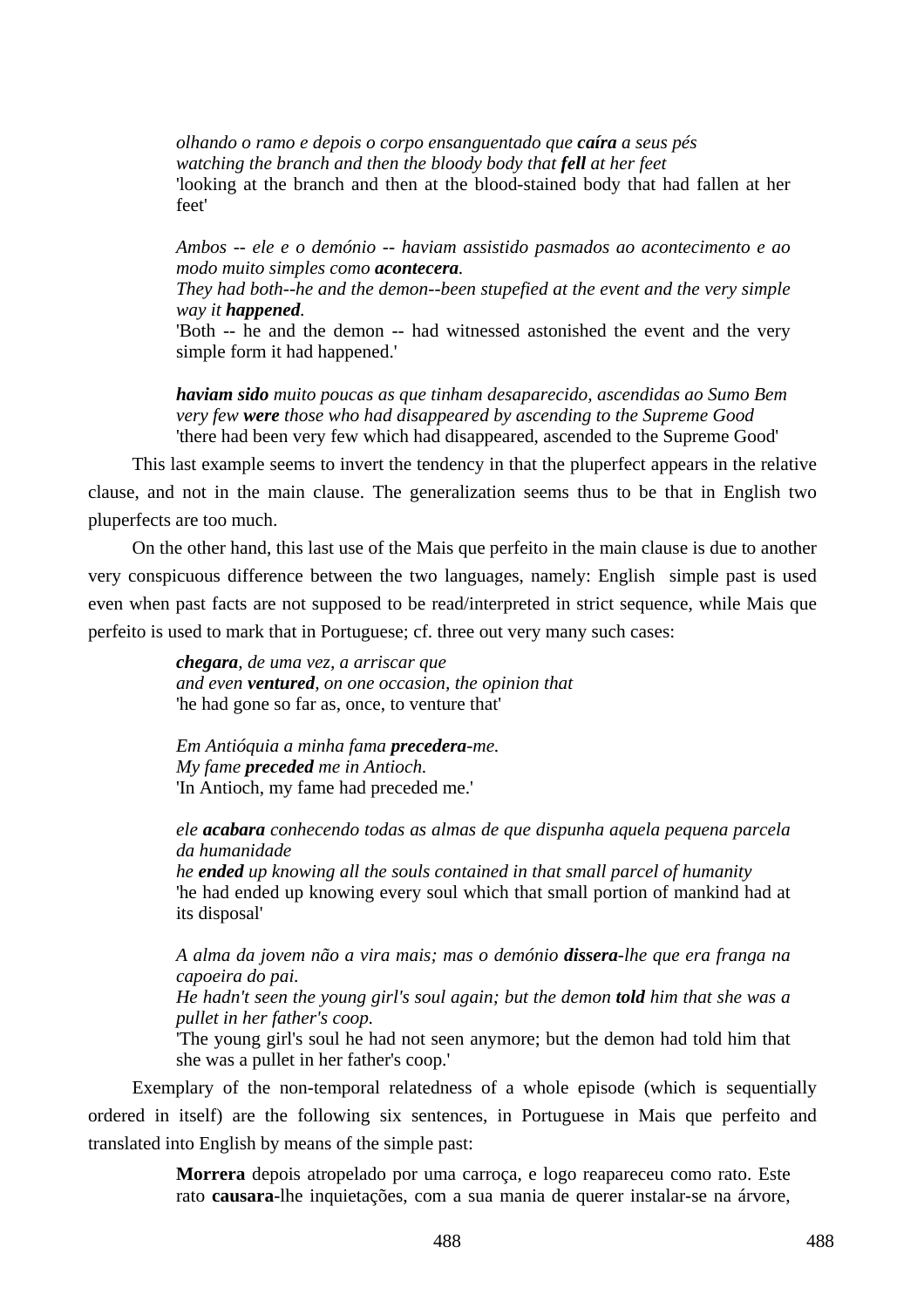nas covas fundas entre as raízes. **Fora** preciso mobilizar toda a família para impor-lhe o respeito. Claro que, um dia, depois de torturado até à morte pelo rapazio que o **caçara** (e se escondera atrás da árvore para fazer tão proibida coisa), ele o **vira** passar como lagarto, um lagarto repugnante e aleijado. Desta vez parecia que aprendera a lição. E ele **chegara** a permitir que o bicho, desprezado por todos os seus iguais, sofrendo de amor por um lagarto fêmea que morava perto da árvore, subisse desajeitadamente para os ramos, de onde podia contemplar -- arquejante e lacrimoso -- a amada, que nem queria sentir que ele a olhava. E fôra assim que uma vez **morrera**, de inanição e desastre, pois que, muito fraco, se **deixara** cair no chão, e no chão **ficara** para morrer.

It later **died**, run over by a cart, and then reappeared as a rat. This rat **worried** him with its insistence on wanting to settle into the tree, in the deep hollows among the roots. He **had** to mobilize his whole family to demand respect from it. Of course, one day, after being tortured to death by the group of boys who **hunted** it (and who had hidden behind the tree to do so prohibited a thing), it **came** back as a lizard, repugnant and crippled. This time it seemed to have learned its lesson. And he even **permitted** the animal, despised by all its equals and suffering with love for a female lizard who lived near the tree, to climb clumsily up the branches from where it could contemplate--breathless and tearful- -its beloved, who didn't even want to know that it was looking at her. And thus it **died**, from hunger and bad luck, for it was very weak and on one occasion **fell** to the ground and there **remained**, to die.

In the following case, I believe the translator failed to convey the nuance of past by using simple past: the purpose of the use of Mais que perfeito here is to ascribe the statement to the "time when he loved (women)", while the English version conveys that this was his view of love at the current time of the narrative.

> *O amor para ele fora carne e espírito, Love was, for him, flesh and spirit,*  'Love to him had been flesh and soul,'

The same problem happens in the following sentence, which talks of the past in the village, and not of the present, as the English translator rendered it:

> *E crimes e roubos, assim de morte, não houvera na aldeia quem os cometesse. And as for crimes and thefts punishable by death, there was no one in the village who would commit them.*

> 'And crimes and thefts, of death penalty, there had not been in the village anyone to commit them'

The following translation can be analysed as describing the result state of the event in the source text, or simply a different way to express conventionally the same property:

> *Não deixara família, nem na província. He had no family, not even in the provinces.*  'He had left no family, not even in the land.'

The next cases, however, clearly use the result state to translate an action mentioned in Mais que perfeito:

> *porque, ao começar a vida, encontrara a feliz conjuntura de [...], é que se instalara ali.*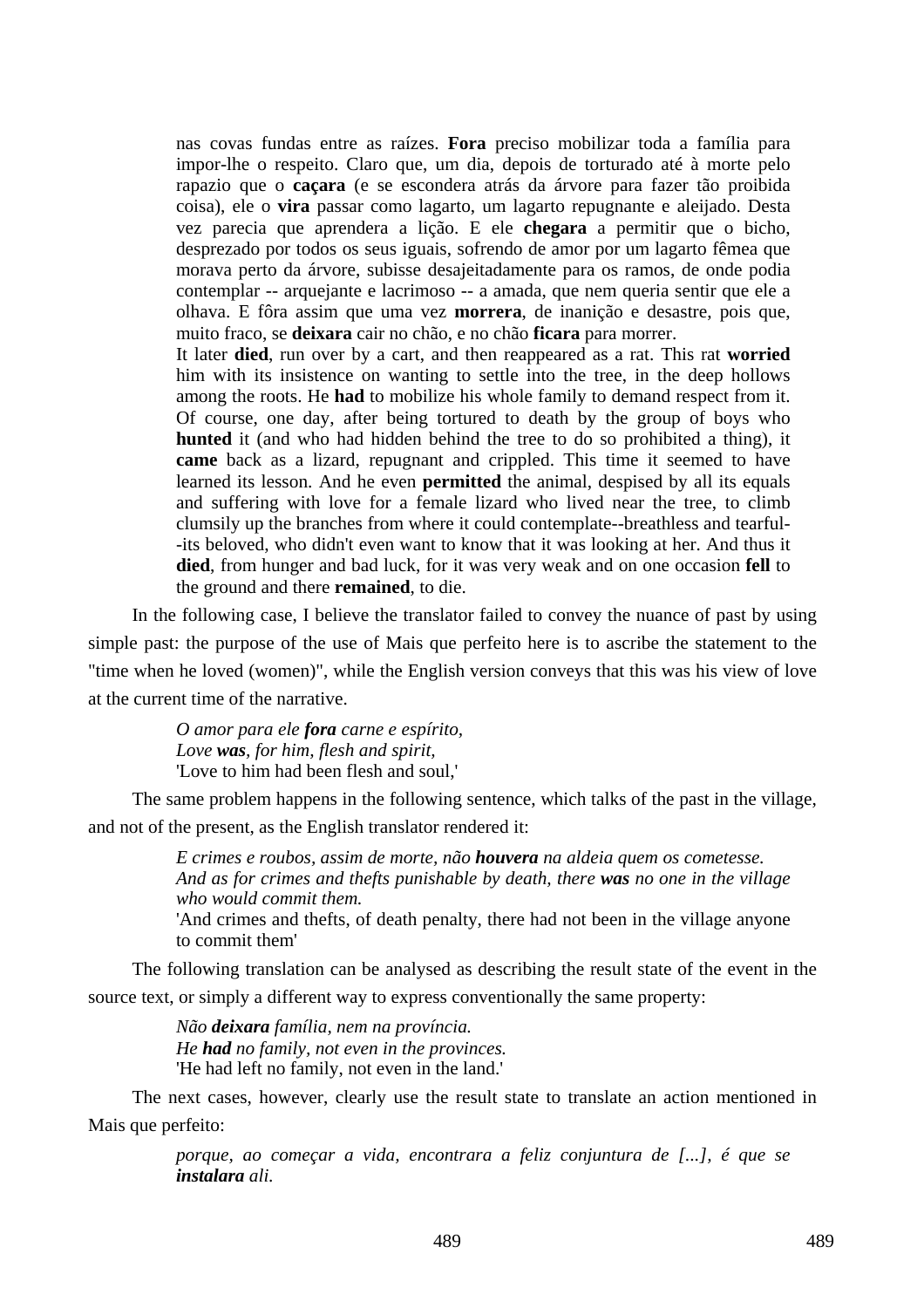*at the beginning of his life he had encountered the fortunate combination of [...]; and there he stayed.* 

'because, as his life began, he had found the happy combination of [...], it is why he had settled there.'

*considerava que só lhe haviam ficado os mais desengraçados dos filhos e dos netos* 

*he pondered that only the dullest of the children and grandchildren <i>remained* 'he thought that only his least talented children and grandchildren had remained'

*O Rebelo, atribulado, chegara a separar-se da mulher que depois se juntara com um sargento que a abandonou* 

*Tormented, Rebelo went so far as to separate from his wife, who later lived with a sergeant until he abandoned her* 11

'Rebelo, distressed, had even gone so far as to separate from his wife, who afterwards had began to live with a sergeant, who left her'

*Ela, que no primeiro momento ficara paralisada, She, who was at first paralyzed,*  'She, who in the first moment had been paralyzed,'

*E os demónios que haviam ficado junto do pau And the demons who stayed near the stake*  'And the demons who had remained near the stake'

This last example may also bring some loss of information, since the Portuguese sentence makes reference to a time in which some other demons left, while the English one does not. Actually, the Mais que perfeito form of *ficar* conveys both an event of remaining and a state of position.

Several cases which could be interpreted either as expressing the result state or as a simple pluperfectness deletion (due to any of the cases above) concerned cases of Portuguese verbs which could be read as inceptive events or states. I.e., the Portuguese sentences might have been interpreted by the translator as referring to the (previous) event that gave origin to the state used in the translation; cf.:

> *que ele já conhecera como antepassados deles mesmos whom he knew as their own ancestors*  'which he had already met as their own ancestors'

*Mas haviam concordado ambos em que [...] But they both agreed that [...]*  'But they had agreed both that [...]'

 $\overline{a}$ 

*Ele, que encarnara a recordação do grande homem. He, the one who embodied the tribute to the great man.*  'He, who had embodied the memory of the great man.'

 $11$  This tense may be attributed to several other (or additional) causes: First, it is in a relative clause; second, the main clause depicts a time which is prior to that of the relative clause (and thus a pluperfect would contradict the asserted sequence); finally, the main clause is not in the pluperfect (in Portuguese, the main clause is in Mais que perfeito because it describes an episode outside the main narrative line). Still, it is undeniable that *juntar* is an eventive verb, while *live with* is not.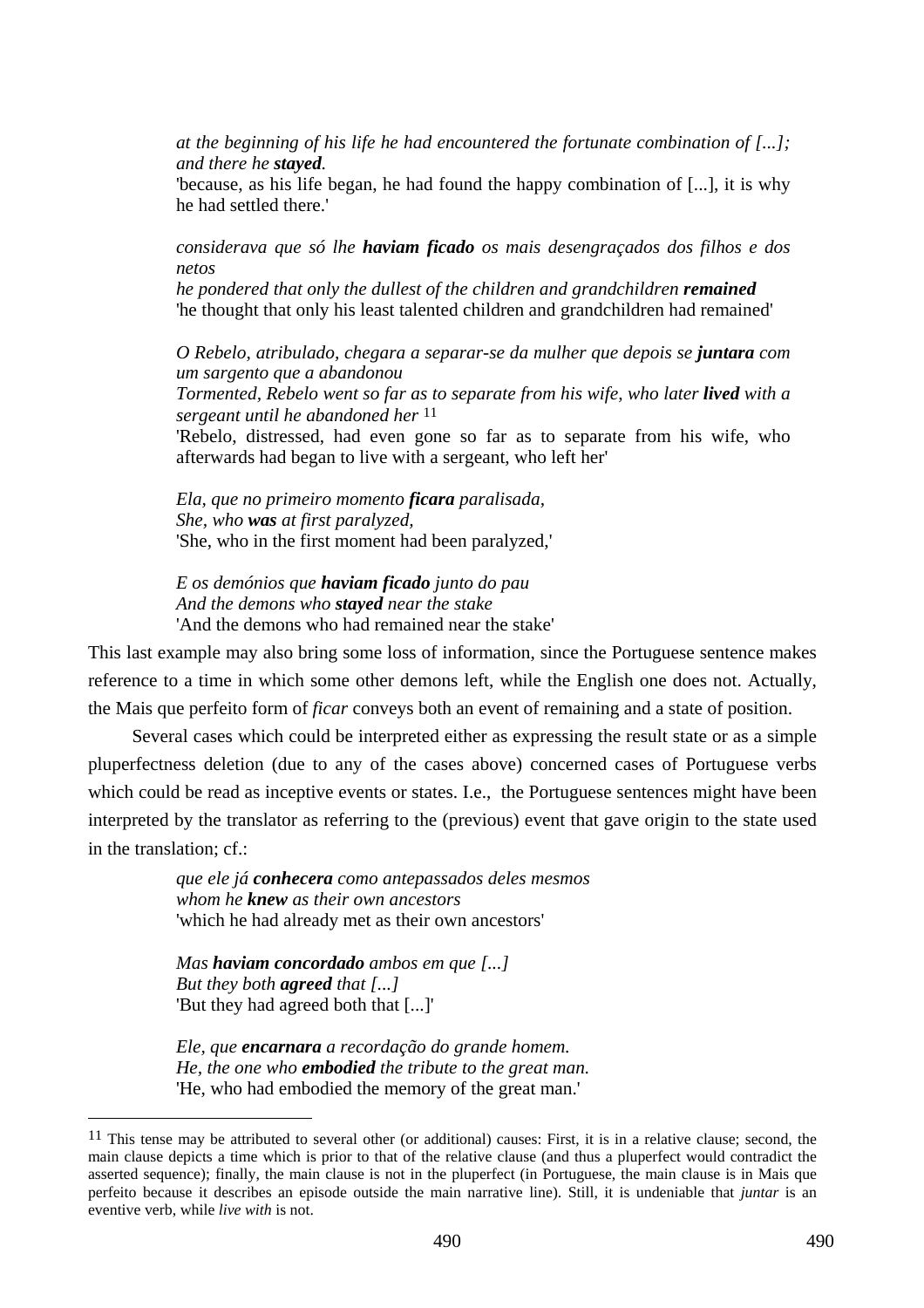*E disse-lhe que [...] que bem a tinhas merecido And I told him that [...] for well you deserved it*  'An I told him that [...] since you had deserved it well'

The only difference between the first and the remaining cases is that *conhecer* has different translations into English in either case (*meet* vs. *know*), while in the other cases one lexical item seems to have the same vagueness in English, namely the translations of *concordar* ('agree'), *encarnar* ('embody') and *merecer* ('deserve').

Finally, there was one case of indirect speech where Mais que perfeito is clearly required in Portuguese, but whose translation into English seems to me too close to the Portuguese original, displaying thus interference:

> *E ele disse que [...] que havia mais que muitos meses que tinha feito a encomenda And he said that [...] for it has been more than many months since he commissioned them*  'And he said that [...] since more than many months ago he had commissioned them'

Still, one may note that the verb *commission* may have the same vagueness in English (though not *fazer* in Portuguese) than the verbs involved in the previous examples, i.e., it may also denote the state of "waiting for the commission to be completed". Alternatively, its tense may be conditioned by being in a *since*-clause, as noted above.

## **13.3.2 Mais que perfeito into passive**

There were also five cases of Mais que perfeito translated into English passive, but their analysis can easily be cast in terms similar to those of the previous section, being the reason for passivization apparently independent from the dropping of "pluperfectness".

The examples are:

*Eles ouviram dizer [...] que tinha morrido They heard it say [...] that he was dead*  'They heard [...] that he had died'

*porque hoje nascera um deus because a god was born today.*  'because today had been born a god'

*era filho da lavadeira que tinha nascido do gato was the son of the washerwoman who was born from the cat*  'he was the son of the washerwoman who had been born from the cat'

*Uma vez, na igreja do convento, imenso pejo o invadira Once, in the monastery church, he was overcome with embarrassment*  'Once, in the church of the covent, a huge embarrassment had invaded him'

*O Castanheira desaparecera, só depois se soubera que tinha morrido. Castanheira had disappeared, only afterwards was it learned that he had died.*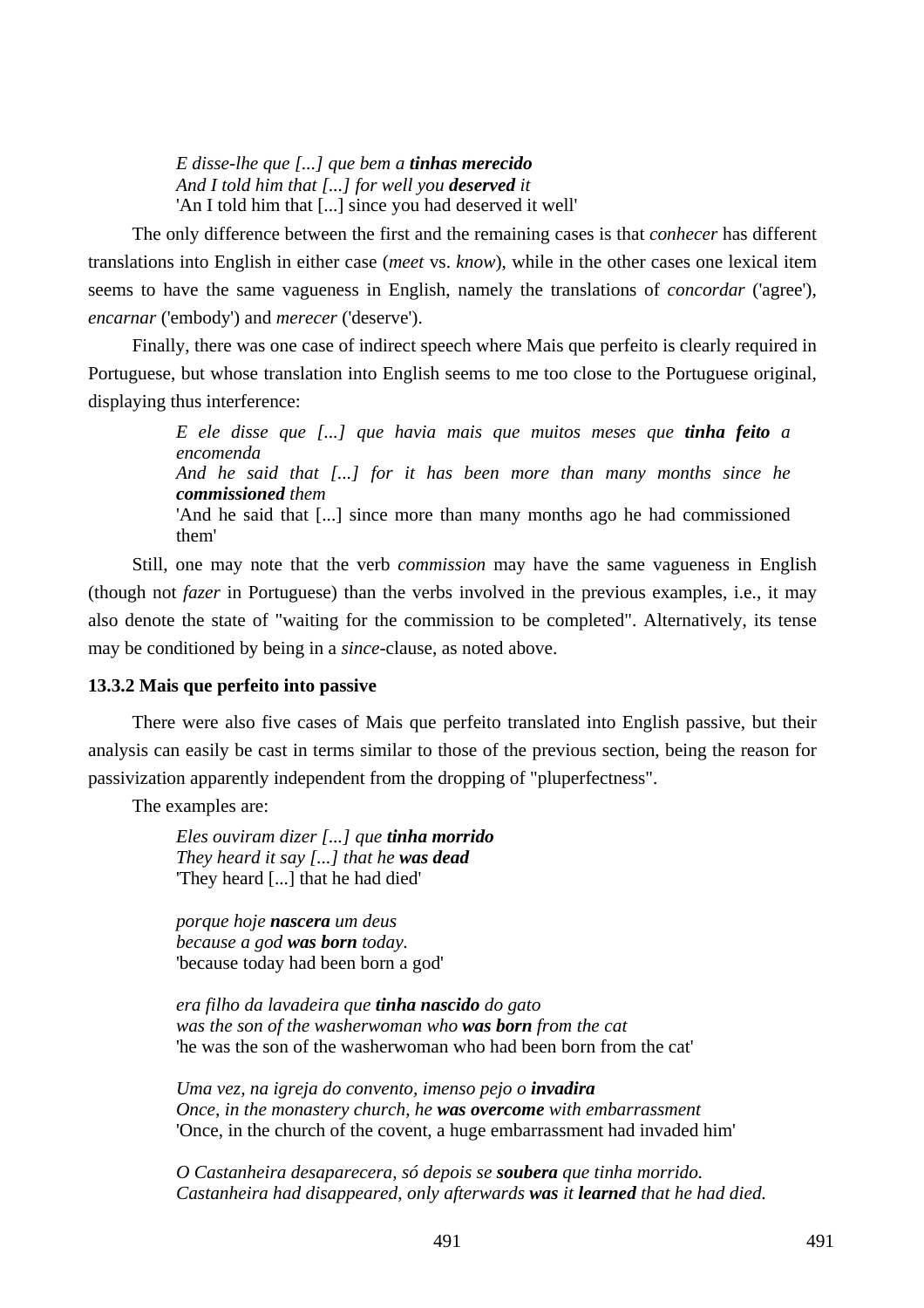'Castanheira had disappeared, only after had it been known that he had died'

As far as addition of passive is concerned, it seems to be due, in the first three cases, to more or less conventionalized ways of talking about life's beginning and end: the passive is more idiomatic for translating *morrer* ('die') and obligatory in the case of *nascer*('be born'). The fourth case displays what I believe to be a marked preference in English for having human beings as subjects, while the last example corresponds to the impersonal *se* construction (or *se*-passive).

# **13.3.3 Pluperfect into Perfeito**

To have a full picture of the reasons for translating pluperfect into Portuguese simple tenses, one has to look into the few cases of pluperfect into Perfeito, in addition to the more frequent cases of pluperfect into Imperfeito, discussed in Section 10.3.2.3.

In the next case, pluperfect conveys perspective which is lost by the translation

*And the music of the pearl had merged with the music of the family so that one beautified the other.* 

*E a música da pérola tanto se confundiu com a da família que se embelezavam uma à outra.* 

'And the music of the pearl confused so much with the one of the family that they beautified each other.'

A curious property of the translations of pluperfect into Perfeito is that the great majority occur in *when*-clauses. It is a special property of these pluperfects, furthermore, that, more than expressing anteriority in a narrative context, they signal that the result state is already holding. Mais que perfeito was not used by the translator with that function, which makes the translation convey more temporal immediacy than the original, even though, according to Sandström (1993:189), "perfect states seem to always pick out points at which the relevant result state has just begun to hold".

> *And when it had passed out of sight, he went back to the roadway Quando o carro deixou de se ver, Kino voltou à estrada*  'When the car could no longer be seen, Kino returned to the road'

*When Kino had finished, Juana came back to the fire Kino acabou. Joana foi para junto do lume*  'Kino finished. Juana went to near the fire.'

*When the doctor had gone and all the neighbors had reluctantly returned to their houses, Kino squatted beside [...]* 

*Quando o médico partiu e todos os vizinhos, com pouca vontade, regressaram a casa, Kino agachou-se ao lado das [...]* 

'When the doctor left and all neighbours, reluctantly, returned home, Kino squatted beside [...]'

*and when the day had come, in the offices of the pearl buyers, each man sat alone with his little black velvet tray* 

*Mal rompeu a manhã, cada um dos compradores sentou-se sozinho na sua lojeca*  'As soon as the morning broke, each one of the buyers sat down alone in his shop'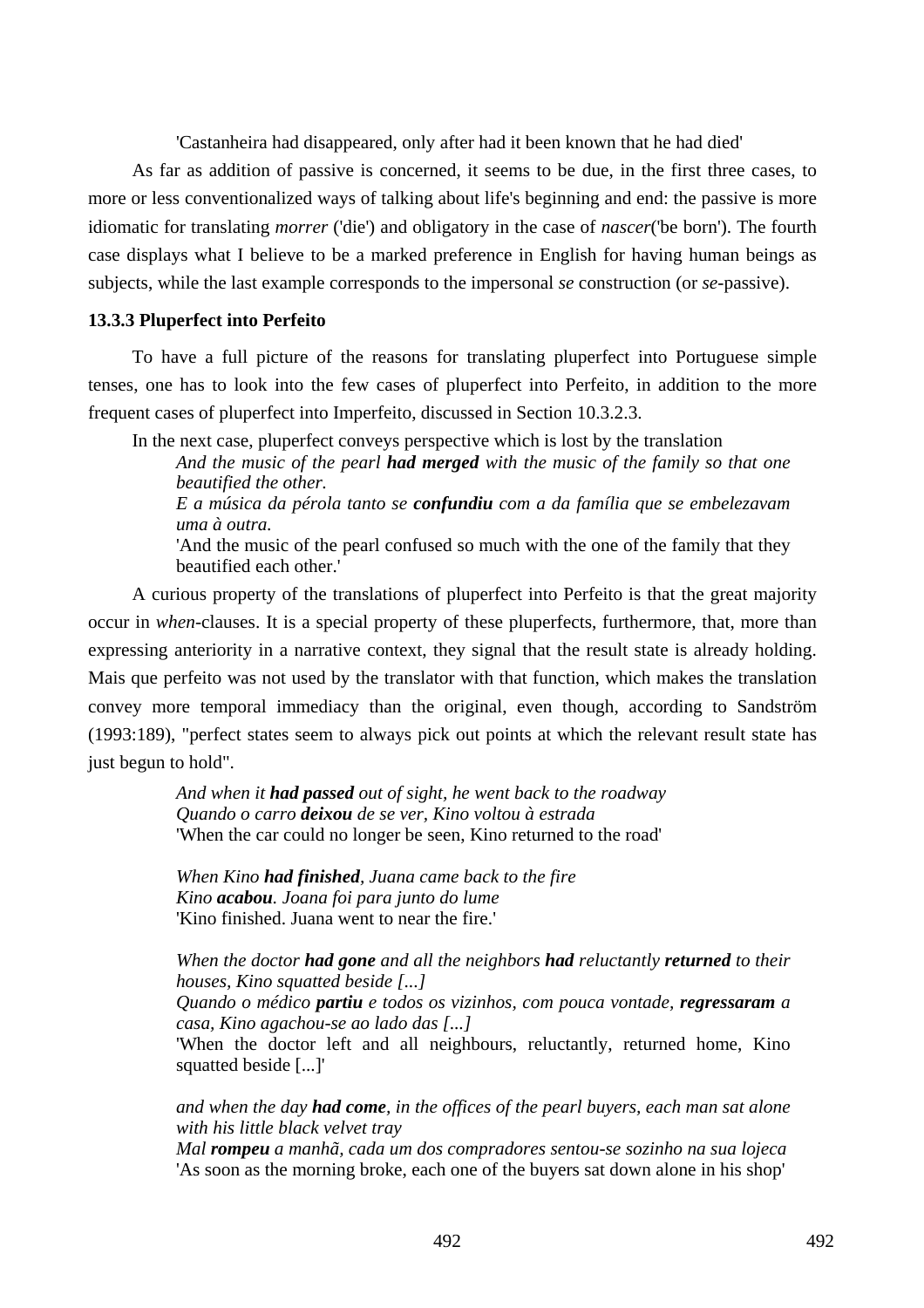*And when Juana had seated herself and had settled to nurse the baby, Kino went back to the road. Quando Joana se sentou e deu o peito à criança, Kino voltou atrás.* 

'When Juana sat down and gave the breast to the child, Kino came back.'

*And when he had climbed a hundred feet to the next bench, he came down again. Quando subiu assim uns trinta metros e chegou à plataforma seguinte, voltou para trás.* 

'When he climbed around thirty meters and arrived to the next platform, he came back'

A better translation regarding the temporal relationship between the two actions could use *depois de*, cf. *Depois de ter subido uns trinta metros*, *Depois de Joana se ter sentado*, etc.. I doubt whether it would be a better translation in most respects, though, given the reduced importance that a precise temporal chronometration has in the above examples.

The following examples, on the other hand, express a clear past in the past which is, in my opinion, mistranslated.

> *This morning he had placed a flower in a vase on his desk Naquela manhã pousou uma flor na jarra da secretária*  'On that morning he placed a flower in the vase of his desk'

*Juana had turned to look at him and she saw his back stiffen. Joana voltou-se e viu as costas imóveis de Kino.*  'Juana turned back and saw Kino's motionless back.'

*and he had said "I will go," and that made a real thing too. Quando ele disse: "irei", tinha criado uma nova realidade, também.*  'When he said "I will go", he had created a new reality, as well'

The next example, on the contrary, is interesting because Mais que perfeito would be distinctly odd. This example inverts Salkie's rule about indirect speech:

> *"Do you think they would take you back alive to say they had stolen it?" --Pensas que te levarão vivo para dizerem que ta roubaram?*  'Do you think they will take you alive to say that they stole it to you?'

Finally, one must consider the cases of past perfect involving the auxiliary *be* (restricted, in my corpus, to the verb *go*): this expression is special in that it often conveys perspective, which was never rendered by the translation. In any case, it always depicts a temporally sequenced action (or perception thereof), which must therefore be conveyed by Perfeito.

> *And then the startled look was gone from him foi quando o susto lhe desapareceu do rosto*  'it was when the fright disappeared from his face'

*but this time he was not gone long. Mas desta vez não se demorou.*  'but this time he did not delay (coming back)'

*then for a second she was back in the doorway, and then she was gone. recortou-se, um segundo, negra, no quadrado da porta -- e saiu.*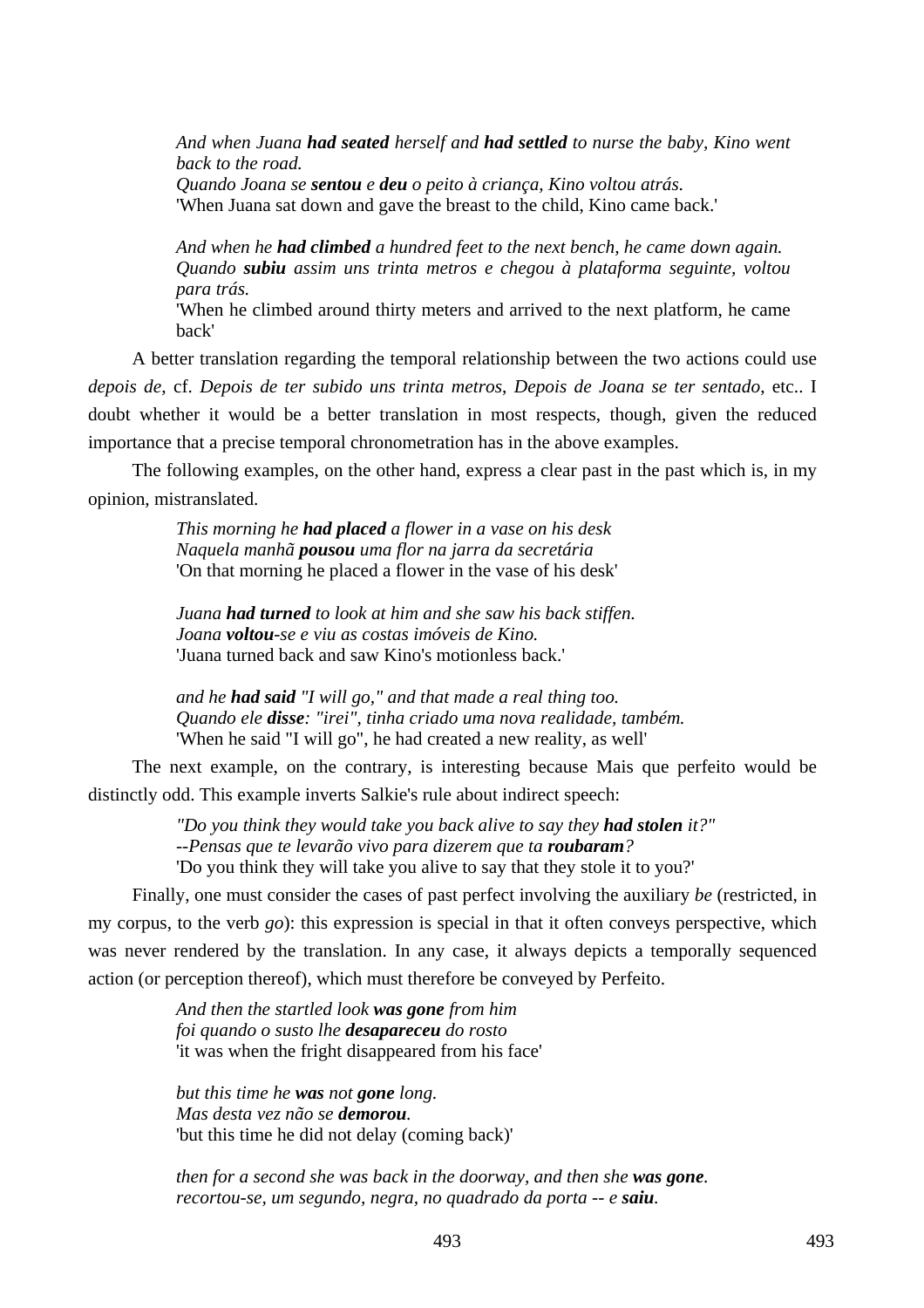'she was oulined, for a moment, black, in the door's square -- and she went out'

*For a moment his body was black in the cave entrance, crouched and silent, and then he was gone.* 

*Por um instante, o corpo recortou-se-lhe, negro, na entrada da gruta, atento e silencioso. Depois -- saiu.* 

'For a moment, his body was silhouetted, back, at the cave entrance, attentive and silent. Then -- he went out.'

It is interesting to compare with the cases where Mais que perfeito is the translation, which always states the action which gave rise to the state of being gone.

> *The other pearlers were gone out long since Os outros pescadores de pérolas tinham saído há muito*  'The other fishermen of pearls had gone out long ago'

*He lowered his blanket from his nose now, for the dark poisonous air was gone and the yellow sunlight fell on the house afastou a manta do nariz porque o ar traiçoeiro da noite se dissipara e a luz doirada do sol banhava a casa*  'He removed the blanket from the nose because the treacherous night air vanished and the golden light of the sun bathed the house'

*Now, in an instant, Juana knew that the old life was gone forever. Então, de repente, Joana compreendeu que a sua vida tinha mudado para sempre.* 

'Then, suddenly, Juana realized that her life had changed for ever.'

#### **13.3.4 Pluperfect into Portuguese passive**

There was only one case of pluperfect into Portuguese passive, involving the form *was gone*. This small number was to be expected, given Portuguese avoidance of the grammatical passive.

In the particular example, the pluperfect conveys perspective, which was rendered in Portuguese through the inclusion of the perception verb *ver* ('see').

> *But now it was gone, and there was no retrieving it. Mas agora via que tudo estava acabado, sem remédio possível.*  'But she saw that everything was now finished, without possible remedy.'

I wonder whether the use of the passive with *estar* rather than Mais que perfeito is due to the fact that this construction is structurally closer to the English text.

# **13.3.5 Summing up**

Three main kinds of reasons were found for the translation of pluperfect into simple tenses:

1) the rendering of a past action by the statement of its result state, both from English into Portuguese and vice-versa

2) the use of Portuguese Mais que perfeito to describe an action at an indefinite time in the past, which is rendered in English by the simple past